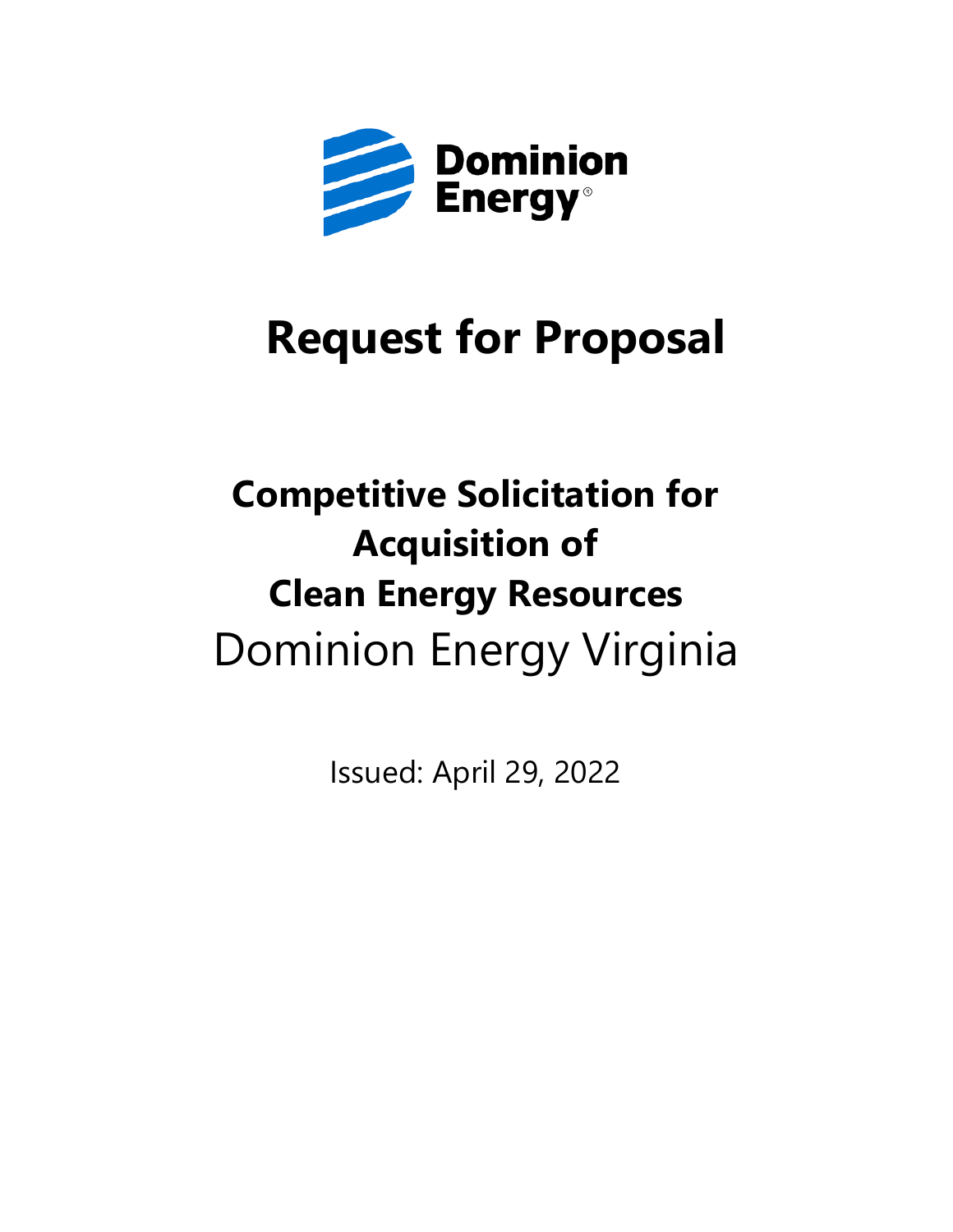## **TABLE OF CONTENTS**

## **Table of Contents**

<span id="page-1-0"></span>

| Α.        |  |
|-----------|--|
| В.        |  |
| C.        |  |
| D.        |  |
| E.        |  |
| F.        |  |
| G.        |  |
| Η.        |  |
|           |  |
| A.        |  |
| <b>B.</b> |  |
| C.        |  |
| D.        |  |
| Ε.        |  |
|           |  |
| А.        |  |
| В.        |  |
| C.        |  |
| D.        |  |
| Е.        |  |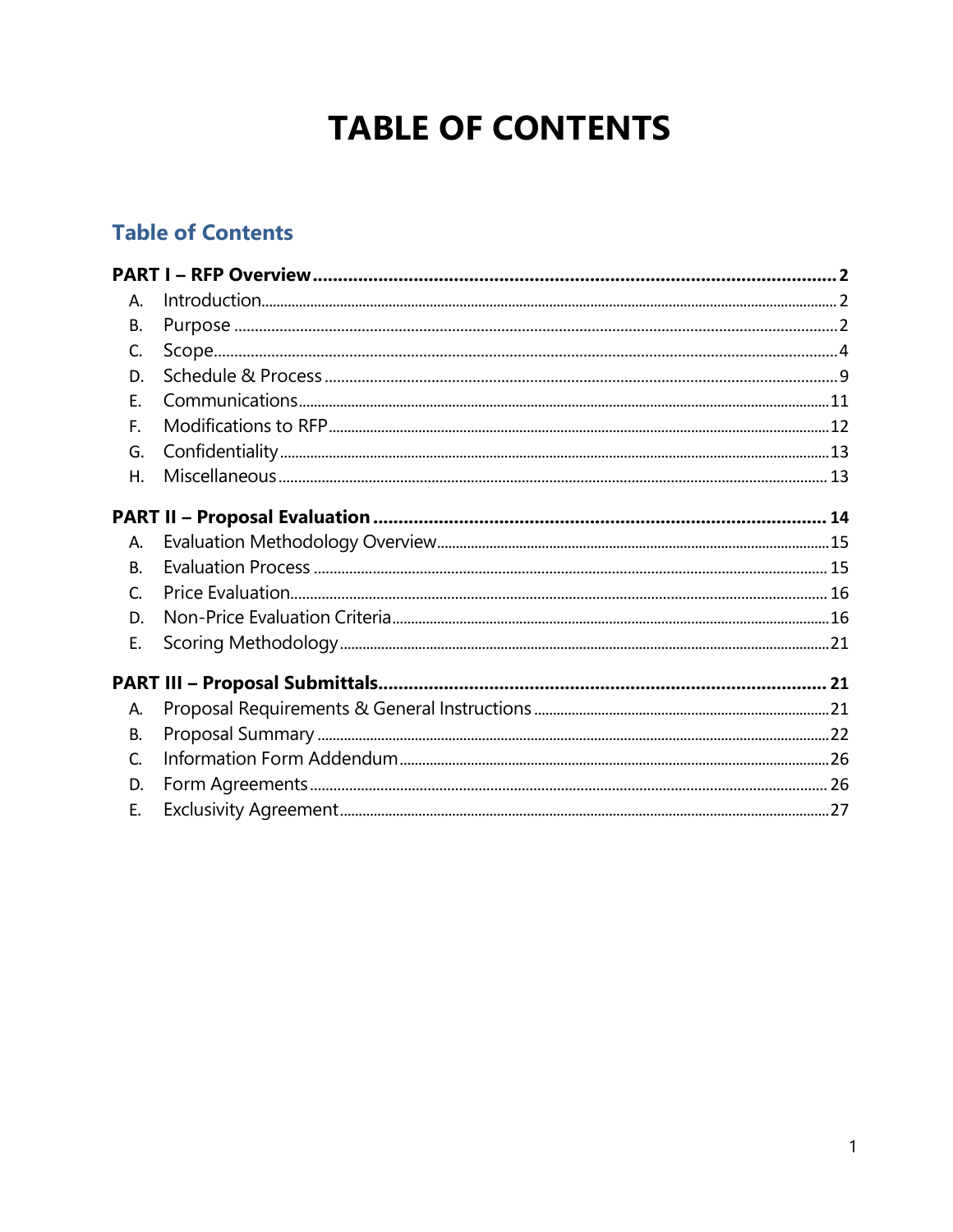## **PART I – Request for Proposal ("RFP") Overview**

#### <span id="page-2-0"></span>**A. Introduction**

About 7 million customers in 13 states energize their homes and businesses with electricity or natural gas from Dominion Energy, headquartered in Richmond, VA. The company is committed to sustainable, reliable, affordable and safe energy and to achieving net zero carbon dioxide and methane emissions from its power generation and gas infrastructure operations by 2050. Please visit [Dominion Energy.com](https://www.dominionenergy.com/) to learn more.

Virginia Electric and Power Company (the "Company" or "Dominion Energy Virginia") is a wholly owned subsidiary of Dominion Energy and is a regulated public utility that generates, transmits and distributes electricity for sale in Virginia and portions of northeast North Carolina. The Company is a member of the PJM Interconnection L.L.C. ("PJM") Regional Transmission Organization, which operates the wholesale electric grid in the Mid-Atlantic region of the United States. As a result, the Company has transferred operational control of its transmission assets to PJM.

The Company has a diverse mix of generating resources consisting of Company-owned nuclear, fossil, hydro, pumped storage, biomass, offshore wind, and solar facilities. Additionally, the Company purchases capacity and energy from non-utility generators and the PJM market.

#### **B. Purpose**

Dominion Energy Virginia is soliciting proposal(s) for the acquisition of development project assets ("Proposals") from bidders for the following clean energy resources:

- new photovoltaic ("PV") solar nameplate capacity
- new PV solar generation paired with energy storage nameplate capacity
- new onshore wind nameplate capacity
- new onshore wind paired with energy storage nameplate capacity
- new stand-alone energy storage nameplate capacity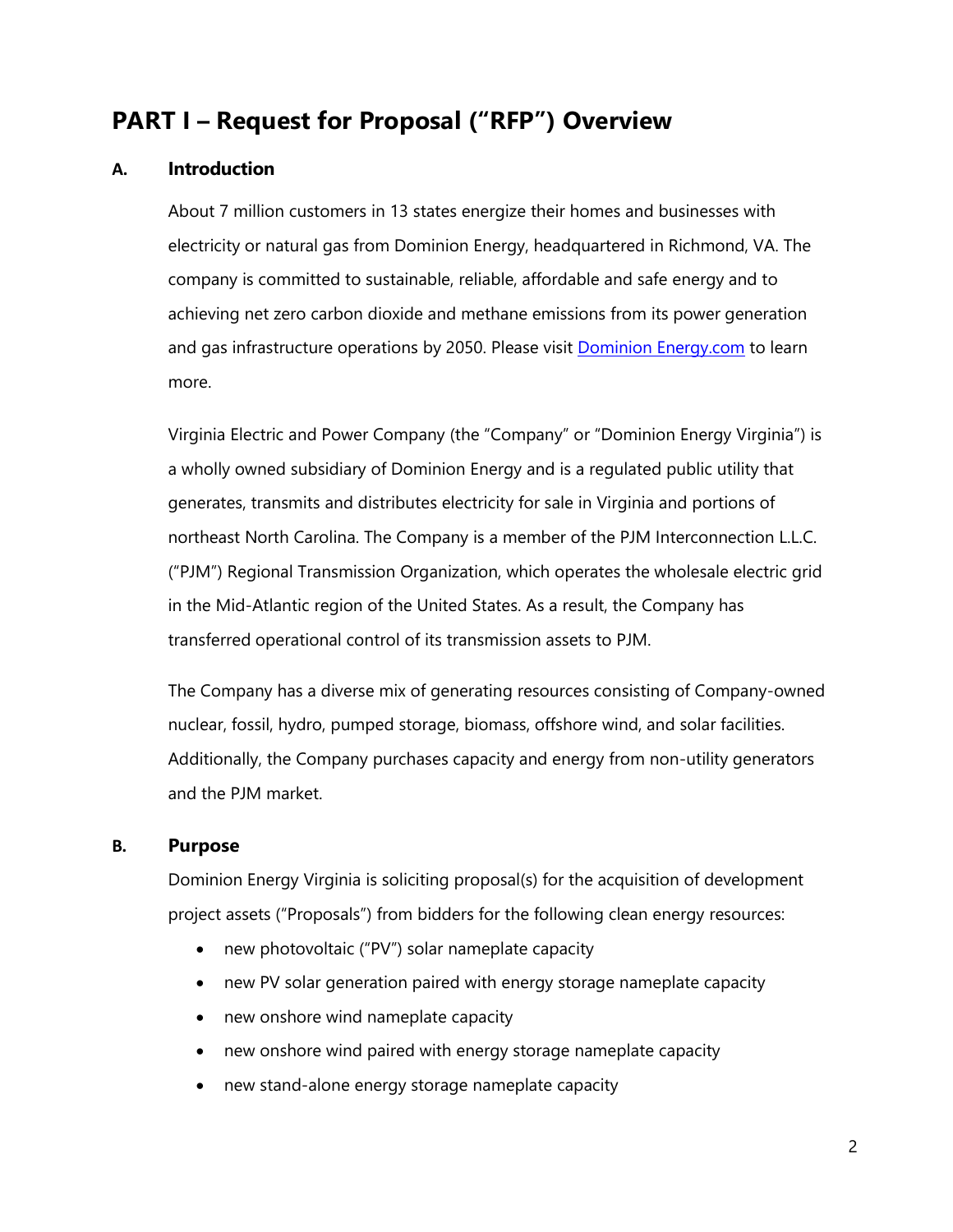The need for additional generation resources to serve the Company's projected customer load was identified in the Company's 2021 Update to the 2020 Integrated Resource Plan ("IRP"). The IRP is the Company's long-term planning document for meeting future customer needs at the lowest reasonable cost while maintaining reliability and flexibility. The IRP is available at: 2021 Dominion Energy Integrated [Resource Plan](https://cdn-dominionenergy-prd-001.azureedge.net/-/media/pdfs/global/company/2021-de-integrated-resource-plan.pdf?la=en&rev=7041f8b02afd4339abd92f0888322c2c)

New renewable generation resources and energy storage are also needed to achieve Dominion Energy's commitment of net zero carbon emissions from its power generation fleet by 2050 and to meet targets as set forth in the Virginia Code, which became effective in 2020 through the Virginia Clean Economy Act ("VCEA"). Specifically, the Company must seek the necessary approvals to construct or purchase 16,100 MW of solar or onshore wind generation and 2,700 MW of energy storage capacity in the Commonwealth by 2035, with interim targets and specific resource sub-targets. Renewable energy certificates ("RECs") from these new resources are intended to be used for purposes of compliance with the mandatory renewable energy portfolio standard program ("RPS Program"), which was also established through the VCEA. The state requires the Company to submit its plan for and progress made to meet the statutory development targets annually to the State Corporation Commission ("the Commission"), which the Company refers to as its "RPS Development Plan." The Commission approved the Company's 2021 RPS Development Plan in March 2022, a plan that included specific targets for the development of solar, onshore wind, and energy storage.<sup>1</sup> This competitive solicitation is consistent with and supports the plan set forth in 2021 RPS Development Plan.

**IMPORTANT NOTE**: *The Company has made a revision to its competitive solicitation process related to the acquisition of development project assets. Specifically, the Company will now accept Proposals on a continuous basis throughout the year for resources that meet the stated scope and requirements within the RFP. This change is an* 

<sup>1</sup> The Commission docket for this proceeding can be accessed at the following link: [https://scc.virginia.gov/docketsearch#caseDocs/142243.](https://scc.virginia.gov/docketsearch#caseDocs/142243) The 2021 RPS Development Plan itself is part of Exhibit 2 [https://scc.virginia.gov/docketsearch/DOCS/5mk001!.PDF.](https://scc.virginia.gov/docketsearch/DOCS/5mk001!.PDF)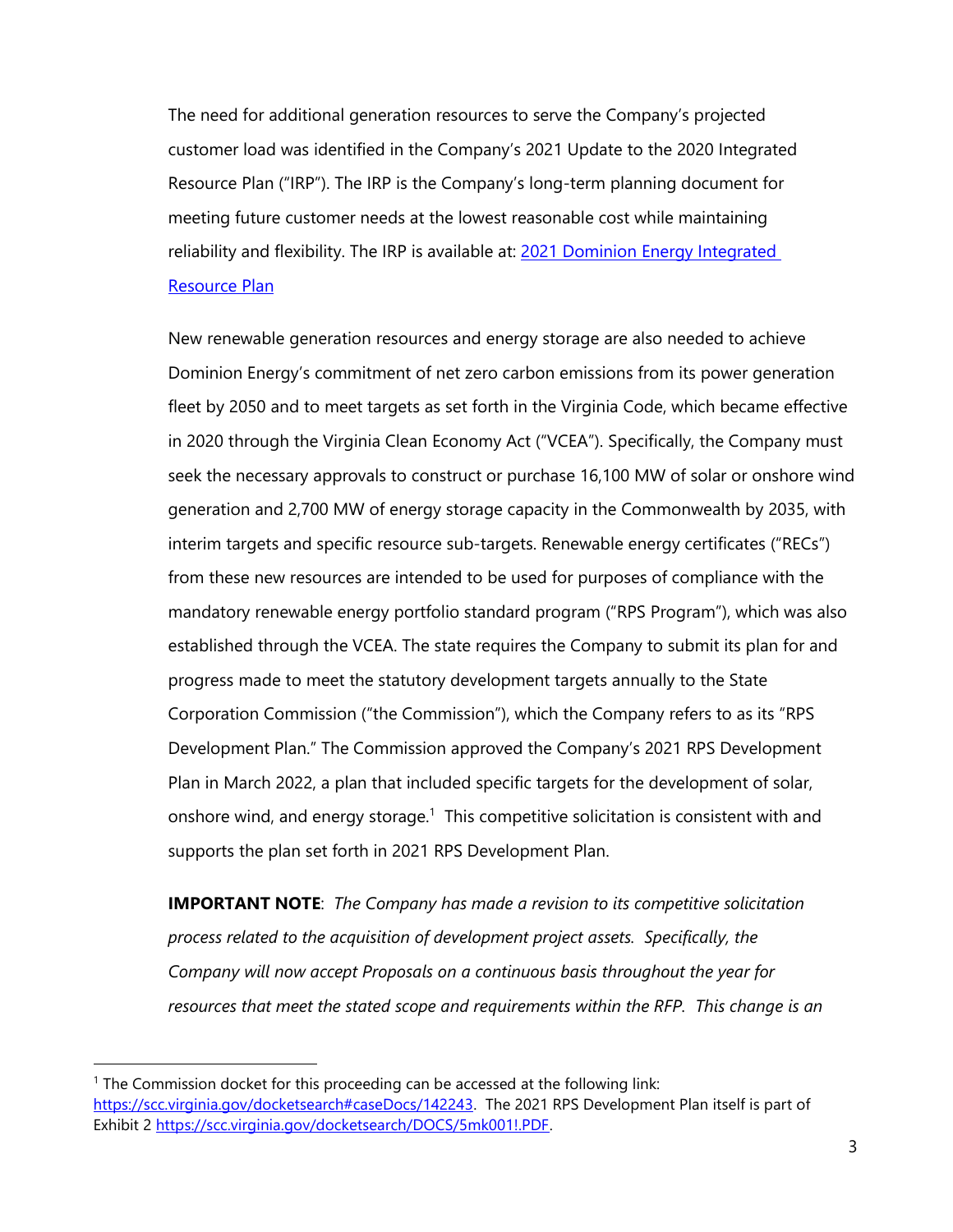*effort to provide flexibility for and transparency to the development community, and to maximize optionality in our efforts to procure the best clean energy resources to meet customers' capacity, energy, and REC needs while also meeting the development targets established by the VCEA. This change applies only to the acquisition of development project assets—not to power purchase agreements ("PPAs"). The Company intends to issue a separate RFP for PPAs later this year.* 

#### <span id="page-4-0"></span>**C. Scope**

All Proposals must conform to the RFP requirements detailed below. Any Proposal that does not conform to one or more of the RFP requirements may be eliminated from further consideration.

1. Product

The clean energy resource types are outlined above in section I.B. For solar, both utility-scale (greater than 3 MW<sub>AC</sub>) and Distributed Energy Resource ("DER") (3 MW<sub>AC</sub> or less) Proposals are requested.

For new DER Solar, eligible facilities will generate no more than 3 MW<sub>AC</sub> of nameplate capacity at any single location or at contiguous locations owned by the same entity or affiliated entities. Multiple 3  $MW_{AC}$  projects at the same or contiguous locations owned by the same entity or affiliated entities will not be considered for this RFP or will be considered a single project, in the Company's sole discretion.

Please note that to be considered a conforming Proposal, all paired storage facilities must have grid charging capabilities.

2. Structure

The Company is seeking Proposals that must provide the right for Dominion Energy Virginia to purchase all the development assets for 100% of the project's proposed nameplate capacity, including but not limited to:

- property rights,
- permits,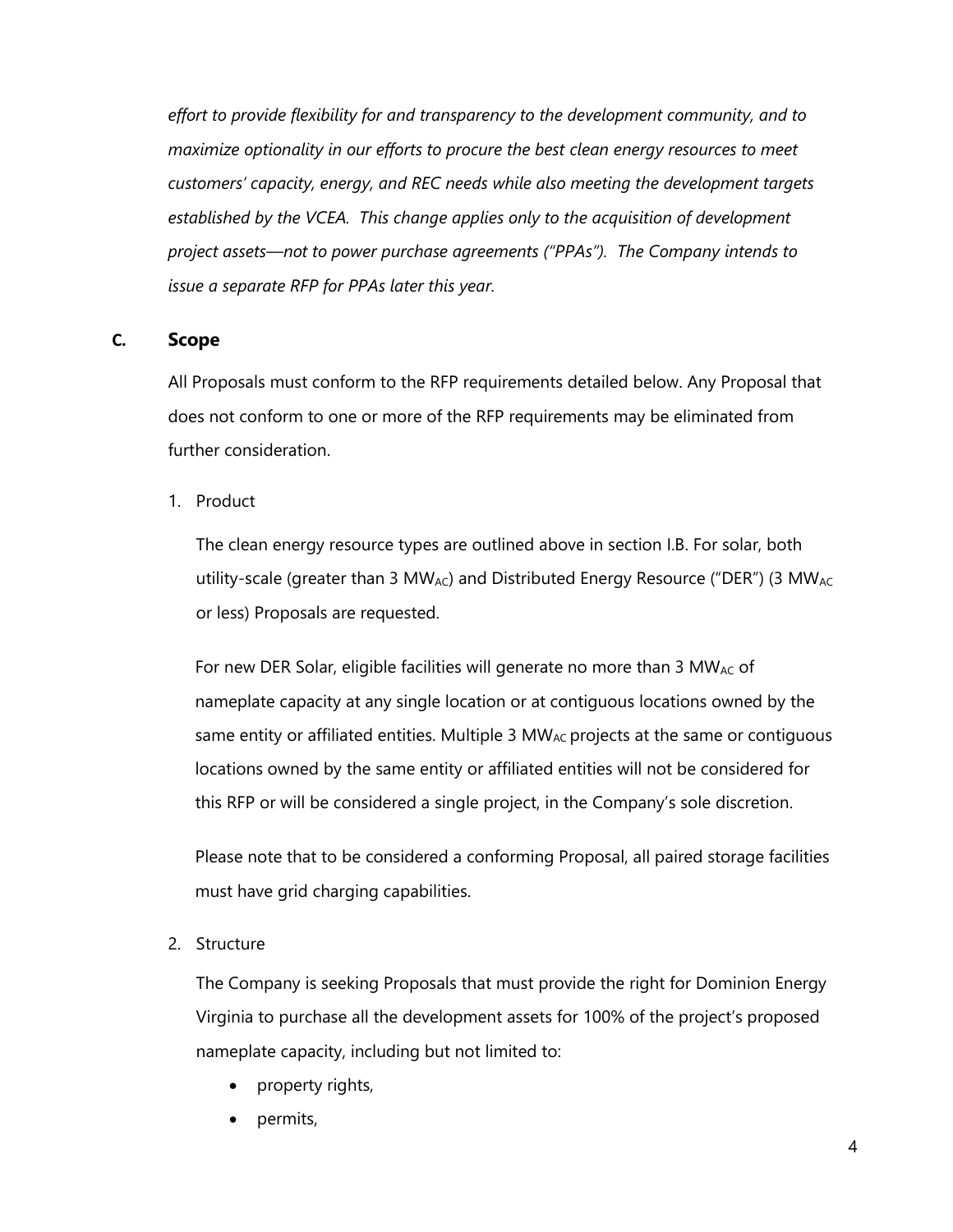- interconnection queue position,
- reports, and
- preliminary design documents and agreements that would allow the Company to complete development and construction of the facility.

The Company is not seeking PPAs as part of this RFP. As noted above, the Company intends to issue a separate RFP for PPAs later this year.

3. Commercial Operations Date (COD)

Bidder should propose a planned COD of 100% nameplate capacity that aligns with the status of development elements such as land control, local permitting, and interconnection agreements. During the Proposal evaluation, the Company will use provided diligence items to assess whether the proposed COD is probable and realistic. Projects will be prioritized that have a pathway to meet the Company's annual development targets. Proposals that include actions that have been taken, or a plan to secure as high a percentage of the federal solar investment tax credits ("ITCs") as possible, may be evaluated more favorably. The planned COD shall be clearly designated as part of all Proposals and be supported by the project's assets.

4. Quantity

Annual quantity requests are designed to achieve specific development targets required by the Virginia Code and mapped out in the Company's RPS Development Plan. As outlined by the 2021 RPS Development Plan, the Company is seeking utilityscale and DER Proposals, including solar and on-shore wind on previously developed sites<sup>2</sup> for:

 $^2$  Per VA Code §56-576 defines "previously developed sites" as, "any property, including related buffer areas, if any, that has been previously disturbed or developed for non-single-family residential, nonagricultural, non-silvicultural use, regardless of whether such property currently is being used for any purpose. "Previously developed project site" includes a brownfield site as defined in § 10.1-1230 ("Brownfield" means real property; the expansion, redevelopment, or reuse of which may be complicated by the presence or potential presence of a hazardous substance, pollutant, or contaminant.) or any parcel that has been previously used (i) for a retail, commercial, or industrial purpose; (ii) as a parking lot;(iii) as the site of a parking lot canopy or structure; (iv) for mining, which is any lands affected by coal mining that took place before August 3, 1977, or any lands upon which extraction activities have been permitted by the Department of Mines, Minerals and Energy under Title 45.1; (v) for quarrying; or (vi) as a landfill." "Brownfield" means real property, the expansion, redevelopment, or reuse of which may be complicated by the presence or potential presence of a hazardous substance, pollutant, or contaminant.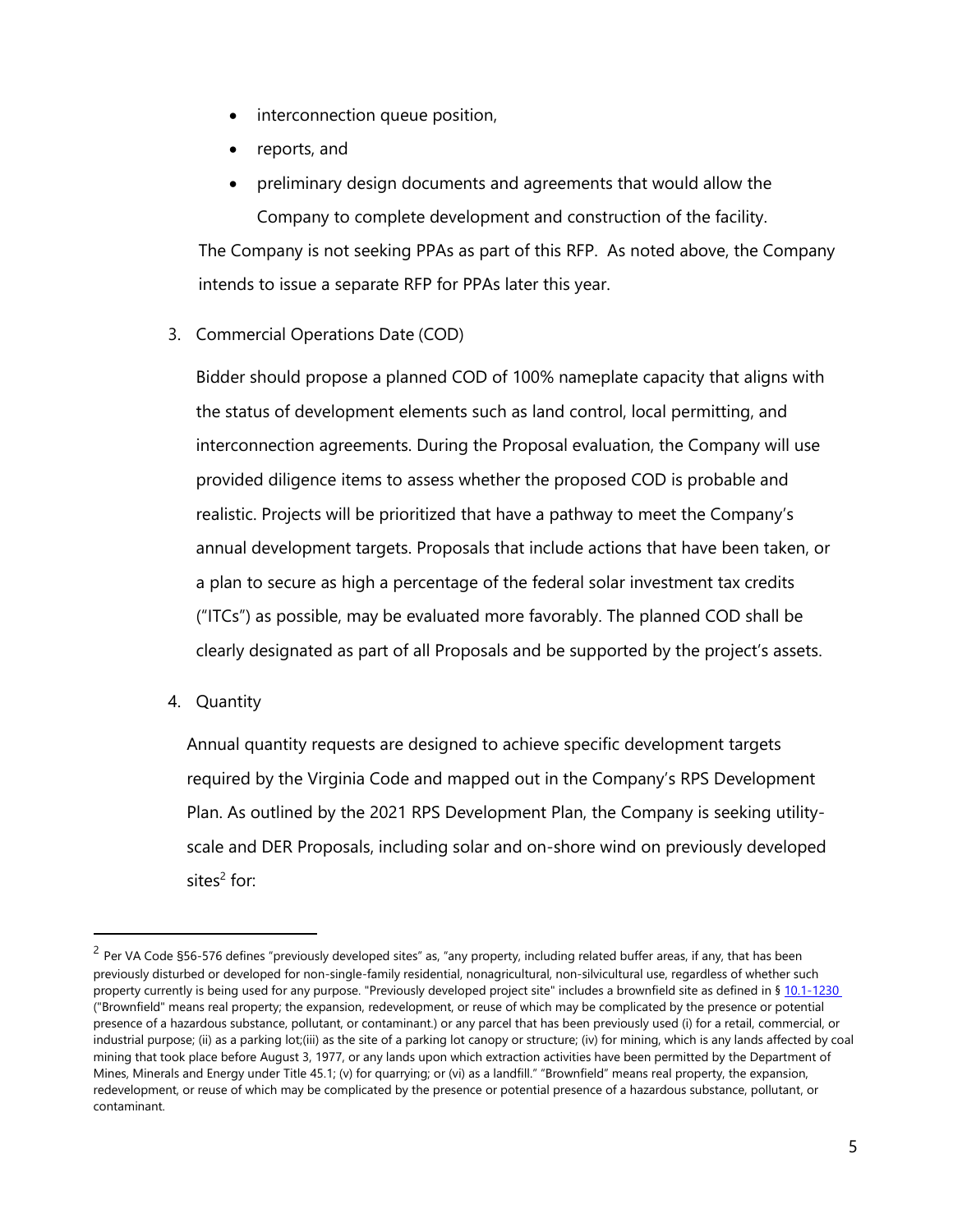| <b>Resource Type</b>                                                                                                                          | <b>Target Quantity Requested</b> | <b>Minimum Facility</b><br><b>Capacity Accepted</b> |  |  |
|-----------------------------------------------------------------------------------------------------------------------------------------------|----------------------------------|-----------------------------------------------------|--|--|
| INew Solar PV & Onshore Wind*                                                                                                                 | 640 MW <sub>ac</sub>             | $>3$ MW <sub>ac</sub>                               |  |  |
| New Energy Storage*                                                                                                                           | 80 MW <sub>ac</sub> **           | $>3$ MW <sub>ac</sub>                               |  |  |
| New DER Solar PV, 3 MW <sub>ac</sub> or less***                                                                                               | up to 65 MW <sub>ac</sub>        | 50 kW                                               |  |  |
| *each proposal must represent generation at a single site and not aggregate multiple facilities at separate sites to<br>meet minimum quantity |                                  |                                                     |  |  |
| <sup>**</sup> can be stand-alone or paired with solar or onshore wind                                                                         |                                  |                                                     |  |  |
| ***prefer facilities with unit capacity of 1 MW or less which must meet colocation and other requirements in VCEA                             |                                  |                                                     |  |  |

#### 5. Delivery Point & Interconnection Status

For all Proposals, the Company will only consider facilities located in Virginia Specifically, for DER projects that are less than  $3 \text{ MW}_{ac}$  the facilities must be located within the Company's service territory where there are location grid benefits to DEV customers.

For utility-scale projects only - The Company does not have a preference whether projects are interconnected inside or outside the Company's service territory if they are in Virginia and have an Interconnect Service Agreement ("ISA") with PJM, if transmission connected, or a wholesale market participation agreement ("WMPA"), if distribution connected. Furthermore, the Company prefers separate queue positions for solar plus storage projects to provide for more optionality.

In the event facilities are connected at the distribution level, projects submitted must have an assigned interconnection queue number in the Chapter 314 State Jurisdictional Queue, have an executed initial study agreement, and submitted a study deposit. Bidders must also have applied for or obtained a WMPA with PJM. Transmission connected facilities with a PJM ISA do not need a WMPA. For distribution or transmission level interconnections requiring interconnection rights obtained through the PJM new generator interconnection queue, the Company prefers that the project has progressed at least to the point of having a fully executed System Impact Study Agreement. Bidders must provide all studies conducted to date, and/or have an executed interconnection agreement.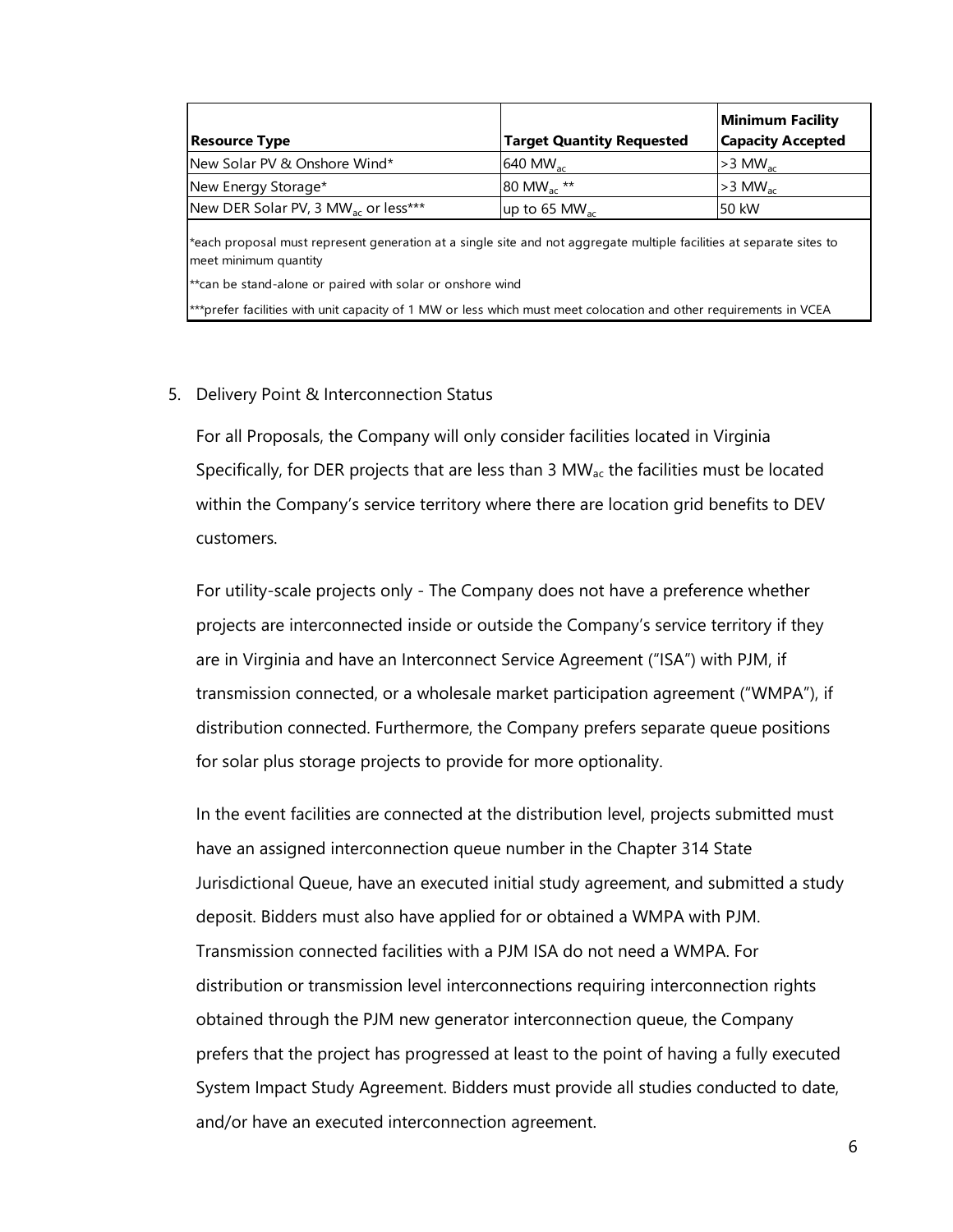All distribution interconnected projects located in DEV service territory will require Dominion Energy Virginia-owned fiber optic cable installed as the direct transfer trip telecommunications medium. The fiber must be included in the interconnection agreement scope of work and provided by Dominion Energy Virginia.

DER projects only - For state jurisdictional distribution level interconnections, DER solar projects submitted must have an assigned interconnection queue number in the Chapter 314 State Jurisdictional Queue, have an executed initial study agreement, and submitted a study deposit. They also must be connected to DEV's distribution system.

#### 6. Technology & Fuel Reliability

All Proposals must utilize existing, proven technologies, with demonstrated reliable generation performance.

For all Proposals that include energy storage, the Company is requiring a four-hour duration lithium-ion AC-based battery energy storage system. The Company will also consider additional alternative storage proposals (including different storage technologies and DC-based lithium-ion battery storage options) as part of the submittal of a four-hour duration lithium-ion battery energy storage system. Each Proposal must represent generation at a single site and shall not reflect an aggregate of multiple facilities at separate sites to meet the minimum size threshold. Bidders must submit a conforming site plan and the required Storage System Technical Aspects (as found on the 2022 RFP checklists that align with the technologies that are noted above).

The Company acknowledges that lithium-ion battery energy storage systems are a developing technology in the Virginia market and that there are associated fire, safety, and environmental risks which may cause operational concerns. With the evolution of industry codes and standards, the Company has elected to implement best practices and design features that will be required on such projects including, but not limited to, spacing, setback, and firewall requirements between the storage equipment as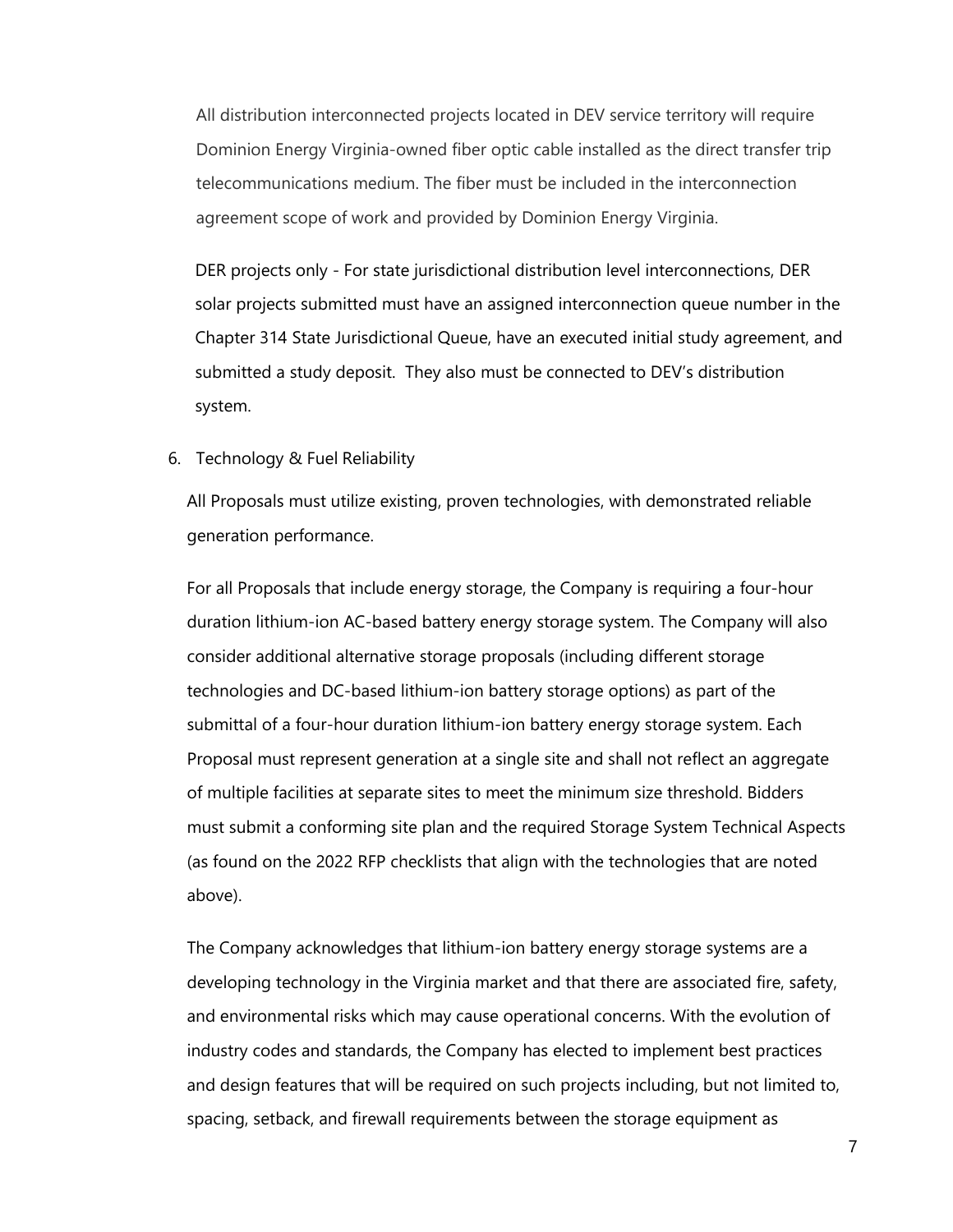described in the checklists and Lithium-Ion BESS Spacing and Firewall Supplement document. These practices are likely to result in the mitigation of many of these risks. Additional design criteria may be provided in the future as needed for the Company to properly evaluate Proposals.

7. Checklists

Checklists have been developed for each resource and/or combination requested, and outlines "Required" and "Requested" information and specifications. These checklists are available on the RFP website and should be used to prepare all Proposals. If all required items are not included with the Proposal then evaluation of the Proposal may be suspended until the Bidder can provide evidence that the project has progressed in achieving key development milestones. However, if the Bidder provides substantiated, estimated completion dates that align with submitted development items, the Company will take that under consideration when the Proposal is evaluated. All Proposals must have a well-defined and credible development plan for either Bidder or the Company to complete the development, construction, and commissioning of the facility within a realistic timeline to support the RPS Development Plan annual targets.

8. Agreements

The Proposal **must** be accompanied by an exclusivity agreement ("Exclusivity Agreement") in the form provided executed by an authorized representative of the Bidder and either (i) an affirmative statement that Bidder is taking no exception to the form of asset purchase agreement (the "Form Agreement") provided pursuant to this RFP;or (ii) a fully marked-up Form Agreement that is reflective of its Proposal, and that Bidder deems execution-ready. Any proposed revisions to the Form Agreement must be clearly marked with specific language detailing the revisions and the accompanying rationale therefor. Proposals with incomplete Form Agreement revisions, edits and/or accompanying rationale, or that rely on future negotiations to finalize shall be deemed non-conforming and subject to rejection by the Company.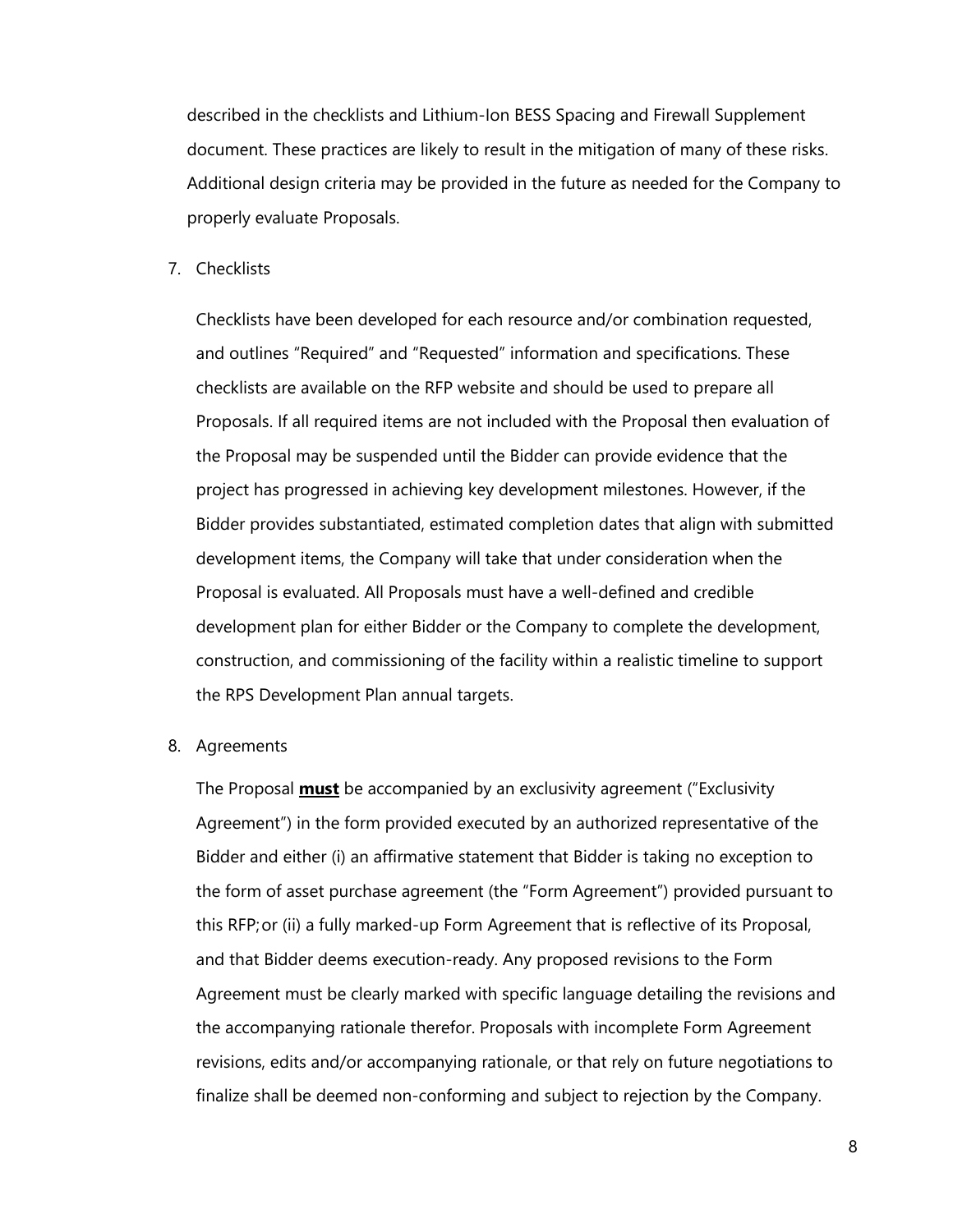Both agreements are critical for the Company to properly evaluate a Proposal, and to ensure both parties can conclude diligence and acquisition in a timely manner and under exclusivity.

9. Exclusions

The Company is not seeking or accepting demand side management resources, fossil fueled generation, or renewable generation other than PV solar and onshore wind, PV solar and onshore wind plus energy storage or stand-alone energy storage. While these excluded resources are outside the scope of this RFP, the Company may consider these resources in other existing and future Company-sponsored procurement programs.

The Company will not consider Proposals that have material contingencies, such as for financing, environmental, etc.

#### <span id="page-9-0"></span>**D. Schedule & Process**

1. Key Dates

| Event                                 | <b>Date</b>    |
|---------------------------------------|----------------|
| RFP Announcement & Issuance           | April 29, 2022 |
| <b>Bidder Informational Webinar 1</b> | June 9, 2022   |
| <b>Bidder Informational Webinar 2</b> | O4 2022        |

Proposals will be considered until the next RFP is issued. The Company reserves the right to determine the appropriate timing to bring projects to the Commission.

2. RFP Milestones

Bidders can expect the process to follow the milestones mapped out in the table below. It is expected that both parties will act in good faith and demonstrate collective cooperation to achieve milestone progression in a timely manner.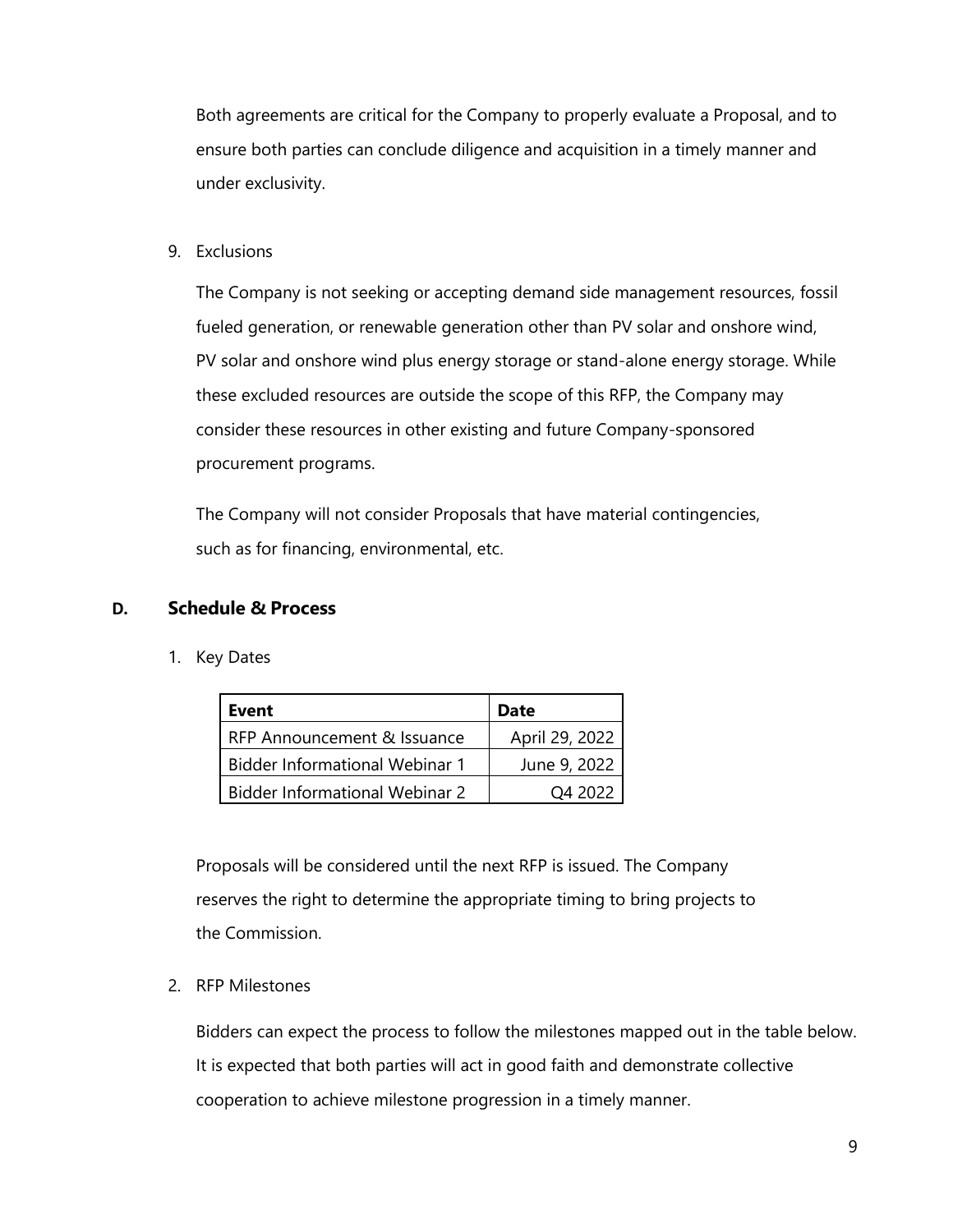|   | <b>Rolling RFP Acquisition Milestones</b>                                              |
|---|----------------------------------------------------------------------------------------|
|   | Bidder submits intent to bid registration ("ITB") and confidentiality agreement ("CA") |
|   | by email box in I.E.1.b                                                                |
| 2 | Company emails supplemental documents and executed CA to Bidder                        |
| 3 | Bidder makes notification to Company to submit Proposal and request SharePoint         |
|   | access by email box in I.E.1.b                                                         |
| 4 | Company provides SharePoint access and Form Agreement to Bidder                        |
| 5 | Bidder submits Proposal and signed Exclusivity Agreement in SharePoint to Company      |
| 6 | Company evaluates Proposal*                                                            |
|   | Parties negotiate to final Form Agreement                                              |

\*Detail on the evaluation process is provided in Part II.B.

3. Intent to Bid Registration Form and Confidentiality Agreement

All participating Bidders must register in the RFP by submitting an ITB and an executed CA. The completed ITB and signed CA are requested to be emailed to [DEVCleanEnergyRFP-Acquisition@dominionenergy.com](mailto:DEVCleanEnergyRFP-Acquisition@dominionenergy.com) The ITB and CA can be found on the RFP website at [www.dominionenergy.com/DEVCleanEnergyRFP](http://www.dominionenergy.com/DEVCleanEnergyRFP) . The Company will provide Bidders a confirmation upon receipt.

After a Bidder has successfully completed and submitted the ITB and CA, the Company will email the Bidder the fully executed CA and supplemental documents not available on the website necessary to complete a conforming proposal.

4. Proposal and Exclusivity Agreement Submission

When the Bidder is ready to submit a Proposal they must provide notification and request SharePoint access by email at **DEVCleanEnergyRFP-**

[Acquisition@dominionenergy.com.](mailto:DEVCleanEnergyRFP-Acquisition@dominionenergy.com) (Note: Include "Notification to submit Proposal and request SharePoint access" in the email subject and include Proposal project name in the body of the email.) The Company will respond by providing access to all contacts on the ITB to a dedicated SharePoint site to upload Proposal documentation. The Form Agreement will also be provided at this time. Proposals must be submitted electronically via the SharePoint site. The Company will not accept Proposals that are mailed, emailed, or hand delivered.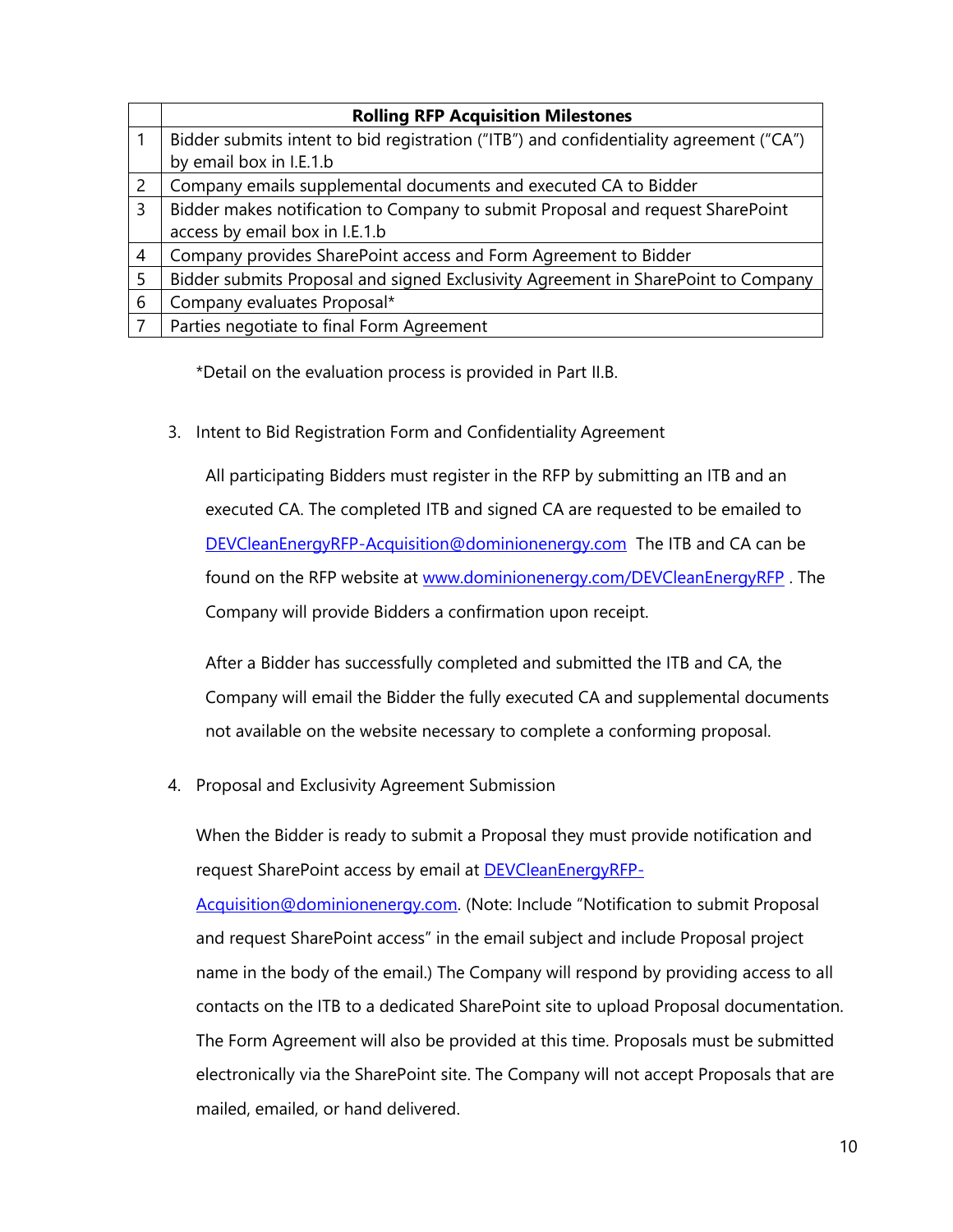Proposals must contain all the documents and data requested in the form and format required, as described in Part III of this RFP document to be considered complete. All Proposals must be accompanied by an executed Exclusivity Agreement.

5. Proposal Evaluation and Selection

Part II.B provides more detail on the Proposal evaluation process. In general, Bidders can expect to be notified within approximately 60 days of Proposal submission whether the project has been selected to enter into further diligence and subsequent negotiations. The Company reserves the right to maintain its interest in the project and extend the exclusivity period as permitted by the Exclusivity Agreement. Note that during any phase of this evaluation process, the Company reserves the right to eliminate a Proposal from consideration or suspend evaluation until the Bidder can provide evidence that the project has progressed in achieving key development milestones.

6. Bidder Financial Information

As applicable, Bidders shall provide information for Bidders and the guarantors that are providing credit support. At the time of Proposal submission, Bidder will provide all associated entities providing equity funding, their associated percentages, and the role of each party. Additional documentation may be needed at the request of the Company.

#### <span id="page-11-0"></span>**E. Communications**

- 1. Key communication means
	- a. Website [www.dominionenergy.com/DEVCleanEnergyRFP](http://www.dominionenergy.com/DEVCleanEnergyRFP)
	- b. Email box [DEVCleanEnergyRFP-Acquisition@dominionenergy.com](mailto:DEVCleanEnergyRFP-Acquisition@dominionenergy.com)
- 2. RFP Process Information

In addition to the information and instructions provided in this RFP document, please refer periodically to the RFP website for additional information, announcements, and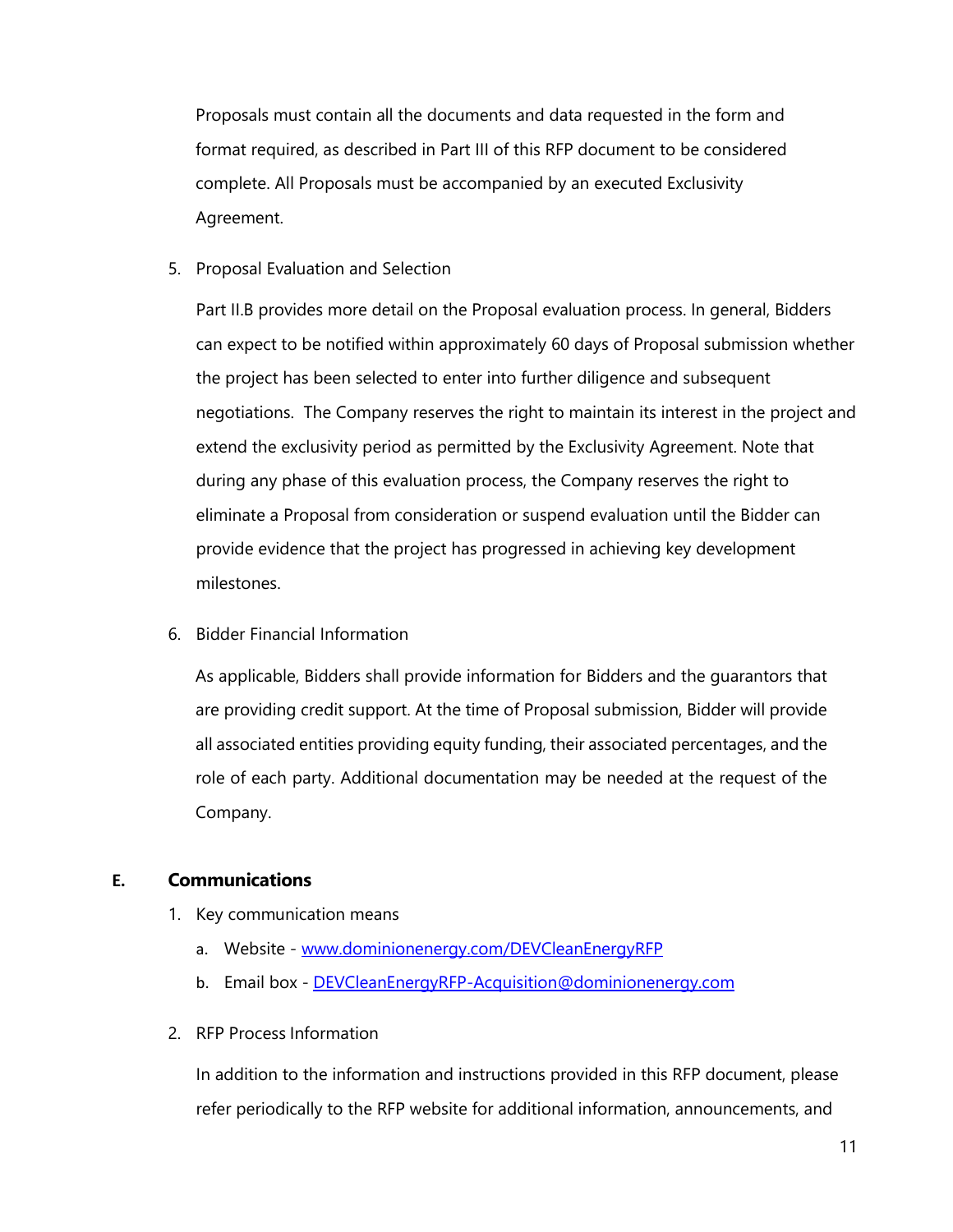updates.

3. Bidder Questions & Answers

Bidders may submit questions to the Company concerning this RFP process to the email box listed above. Please note that such questions will not be treated as confidential, and the question and answer may be shared for the benefit of other interested parties via the RFP website.

**Please note that prior to Proposal selection notification Bidders must communicate via the email box above and should not attempt to contact Company employees directly with any matters related to this RFP process.**

4. Webinars

Webinars will be used to introduce key parameters of the RFP, discuss key considerations to a successful proposal and field questions from the development community. The Company expects to hold an Informational Webinar on Thursday, June 9, 2022. A webinar notice with date confirmation, time, and instructions on how to participate will be communicated in advance of the session. The webinar video and Q&A document will be posted to the RFP website afterwards. Notification of future webinars will be posted on the RFP website and, when needed, by email.

5. Company Questions & Answers

The Company may have the need for clarifications or additional information as part of its review of Proposals. In such case, the Company will call or email the designated Bidder contact. Prompt responses to these questions will be required to maintain a conforming Proposal. Bidders may not necessarily be contacted prior to the Company's decision to eliminate a Proposal from consideration.

#### <span id="page-12-0"></span>**F. Modifications to RFP**

The Company reserves the right to modify this RFP for any reason and at any time. To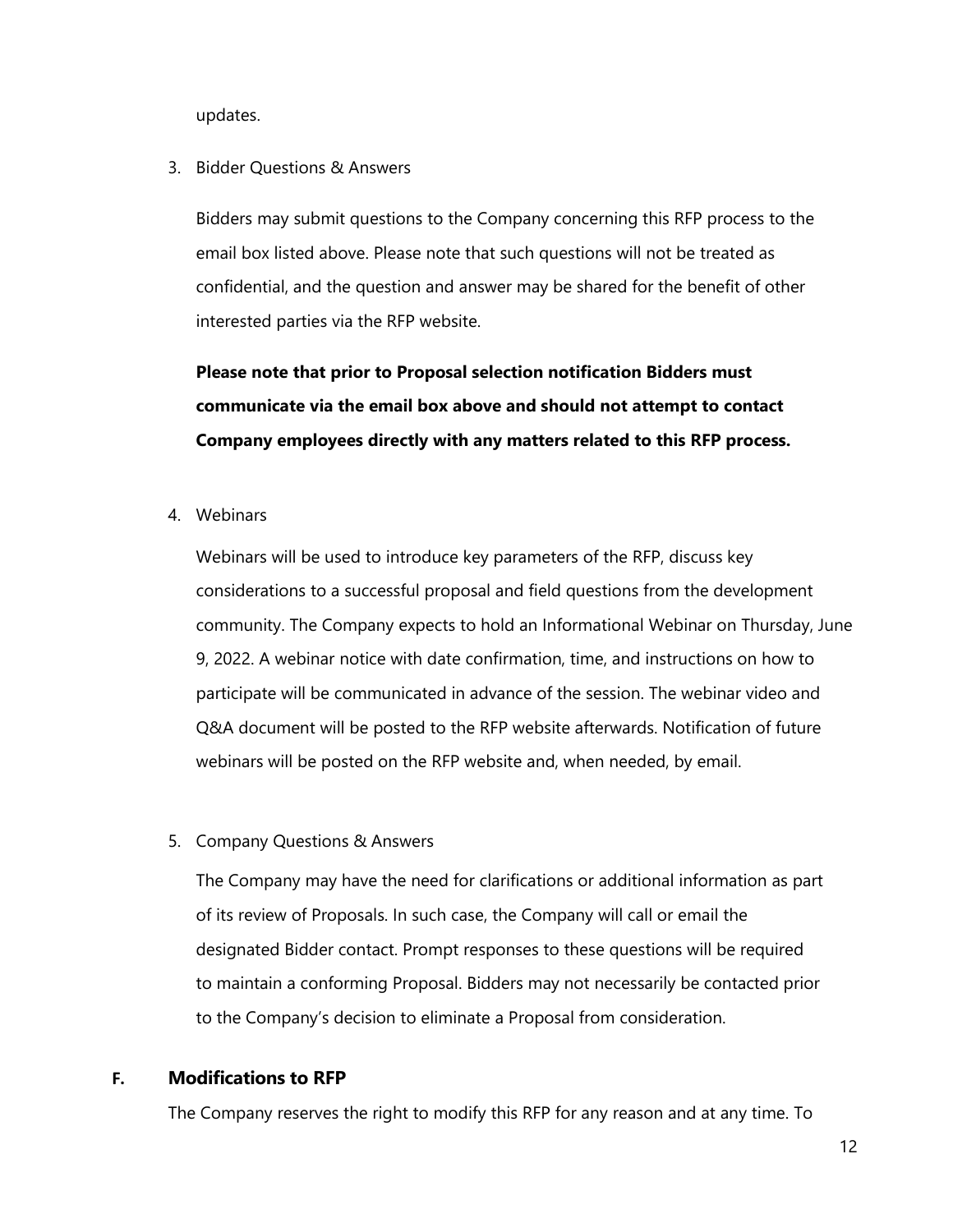keep active Bidders and others in the development community informed, the Company will update documentation and requirements periodically. Such changes will be communicated via the RFP website, webinars and, as needed, directly to Bidders who have submitted a Proposal.

#### <span id="page-13-0"></span>**G. Confidentiality**

The Company will maintain the confidentiality of all Proposals submitted in accordance with the terms of the CA.

#### <span id="page-13-1"></span>**H. Miscellaneous**

- 1. The Company is not pursuing Proposals that provide less than 100% of the exclusive output from a given facility. Proposed utility-scale solar projects must be greater than 3 MW<sub>AC</sub> and proposed DER solar projects must be 3 MW<sub>AC</sub> or less as described in Section I.C.1 above.
- 2. The Company reserves the right, without qualification and at its sole discretion, to select any Proposal or reject any and all Proposals, and/or to waive any formality or technicality in any Proposal received. Bidders who submit Proposals do so without recourse against the Company for either rejection by the Company or failure to execute an acquisition agreement for any reason.
- 3. The Company shall not reimburse Bidder, and Bidder is responsible for any cost incurred, including but not limited to, interconnection study costs, in the preparation or submission of a Proposal(s), in negotiations for an asset purchase agreement, and/or any other activity contemplated by the Proposal(s) submitted in connection with this RFP.
- 4. The information provided in the RFP, or on the Company's RFP website, has been prepared to assist Bidders in evaluating the RFP. It does not purport to contain all the information that may be relevant to Bidder in satisfying its due diligence efforts. The Company makes no representation or warranty, expressed or implied, as to the accuracy, reliability or completeness of the information in the RFP or the RFP website,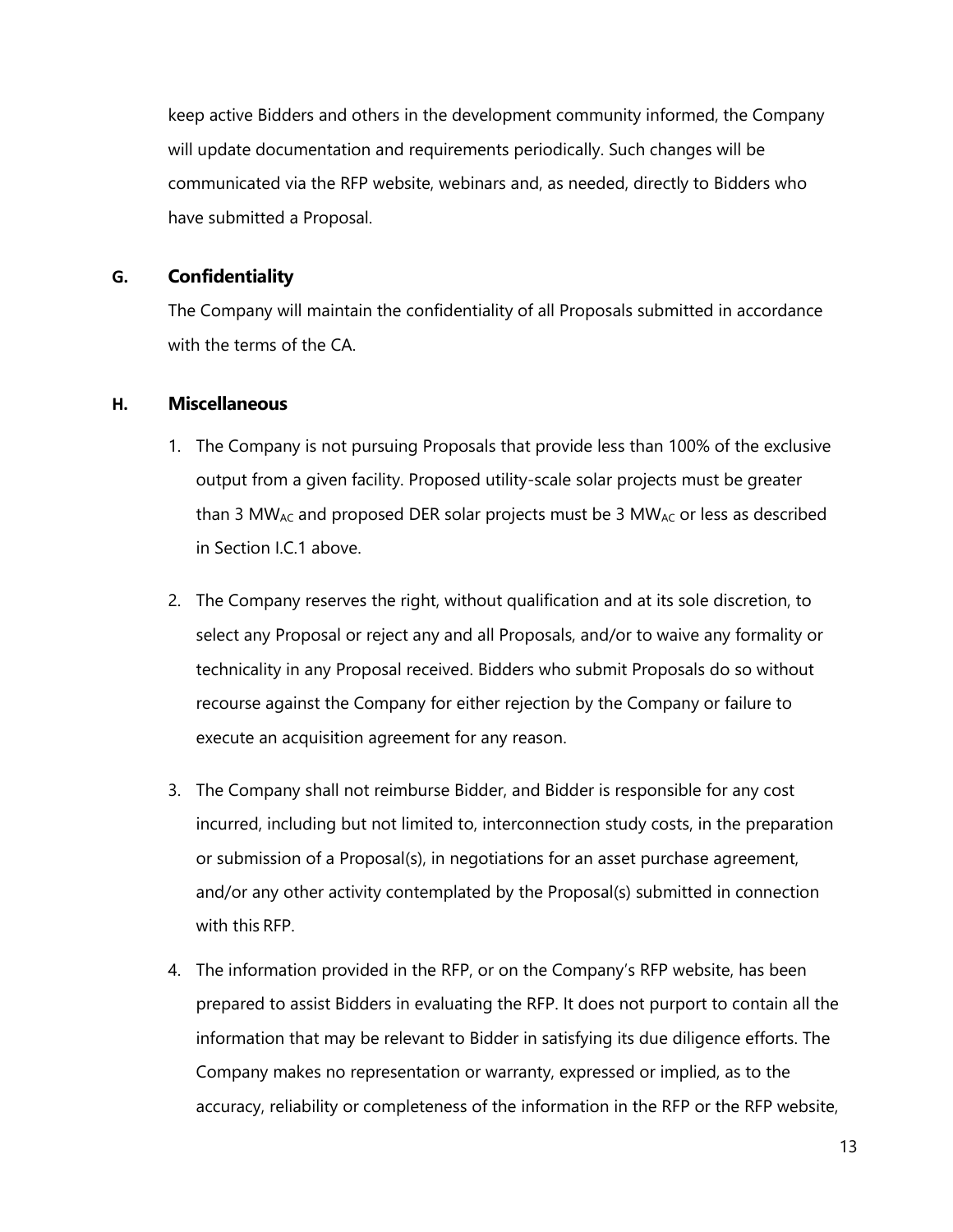and shall not be liable for any representation expressed or implied in the RFP or the RFP website or any omissions from the RFP or the RFP website, or any information provided to a Bidder by any other source.

- 5. Bidders should check the Company's RFP website frequently to ensure it has the latest documentation and information. Neither the Company nor its representatives shall be liable to any Bidder or any of its representatives for any consequences relating to or arising from the Bidder's use of outdated information.
- 6. Bidder shall indemnify and hold the Company harmless from all damages and costs, including, but not limited to, legal costs, in connection with all claims, expenses, losses, proceedings or investigations that arise as a result of the RFP, includingthe award or denial of a Proposal pursuant to the RFP.
- 7. The submission of a Proposal to the Company shall constitute Bidder's acknowledgment and acceptance of all the terms, conditions and requirements of this RFP.
- 8. Bidders are expected to comply with the Dominion Energy Supplier Code of Ethics and Business Conduct found by scrolling to the bottom of the page at [www.dominionenergy.com/suppliers.](http://www.dominionenergy.com/suppliers)
- 9. Bidder shall obtain all licenses and permits that may be required by any governmental body or agency necessary to conduct Bidder's business or to perform hereunder. Bidder's subcontractors, employees, agents and representatives of each in performance hereunder shall comply with all applicable governmental laws, ordinances, rules, regulations, orders and all other governmentalrequirements.
- 10. The Company encourages Bidder to provide financial assistance to localities that engage third party support for local permitting efforts.

## <span id="page-14-0"></span>**PART II – Proposal Evaluation**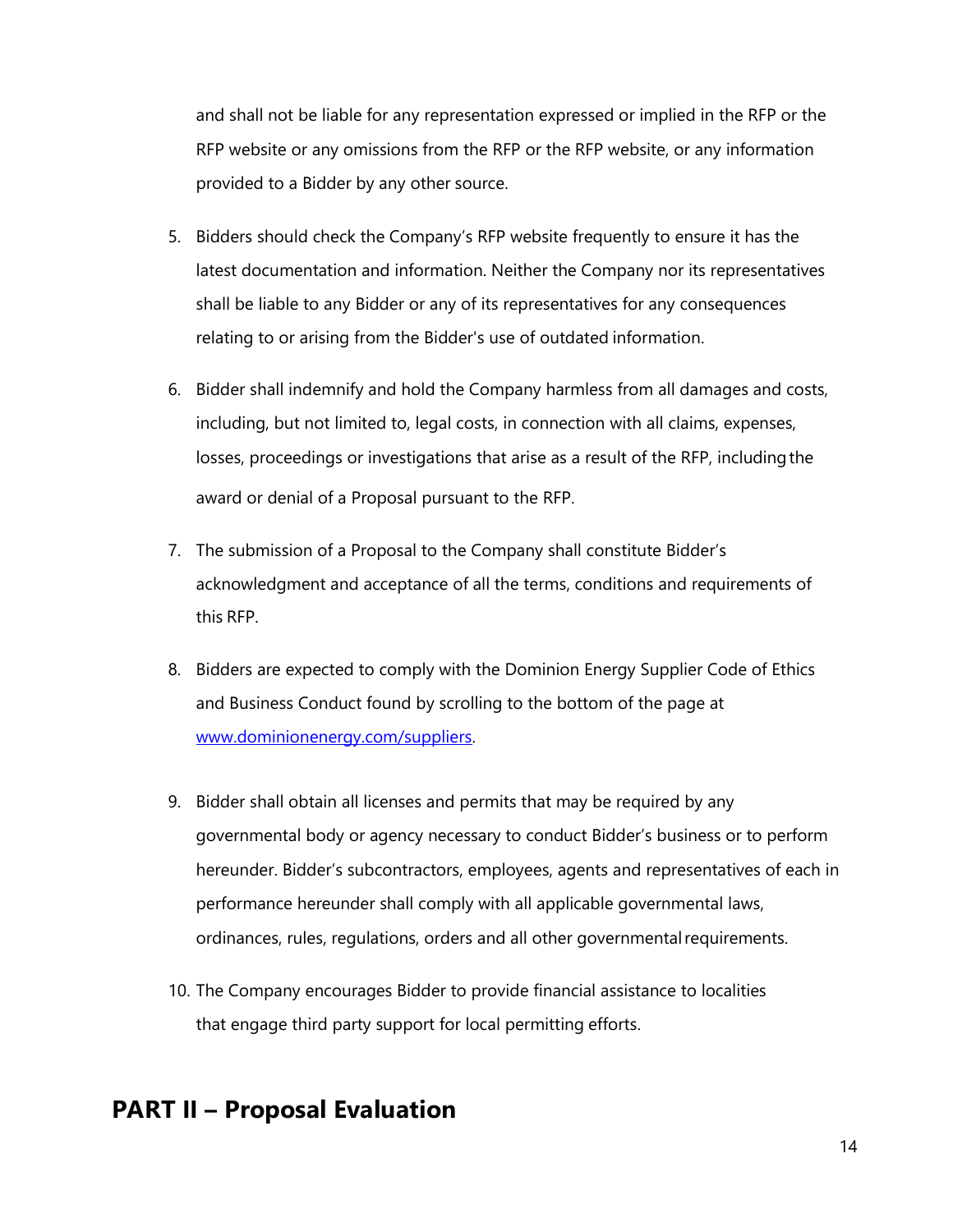#### **A. Evaluation Methodology Overview**

Using the steps outlined below in II.B, the Company will review and evaluate Proposals submitted to identify projects that provide the lowest reasonable cost, while also complying with the Virginia Code and related rules and regulations and maintaining reliability and flexibility for Dominion Energy Virginia customers. Proposals selected from the RFP process will be those that offer the most favorable combination of the price and non-price evaluation, as described further below. All Proposals will be held to the same standards and evaluated consistently to determine which provide the best value for customers. Projects that are being developed by the Company will be subject to the same price and non-price evaluation as those Proposals received through the RFP.

#### <span id="page-15-0"></span>**B. Evaluation Process**



Note that during any phase of this evaluation process, the Company reserves the right to eliminate a Proposal from consideration or suspend evaluation until the Bidder can provide evidence that the project has progressed in achieving key development milestones.

1. Review for Completeness

The Company will review all Proposals for completeness and whether it is a conforming Proposal. Failure to provide the requested information in accordance with the RFP requirements described in Part III may result in elimination or suspension of evaluation of the Proposal.

2. Review for Scope Compliance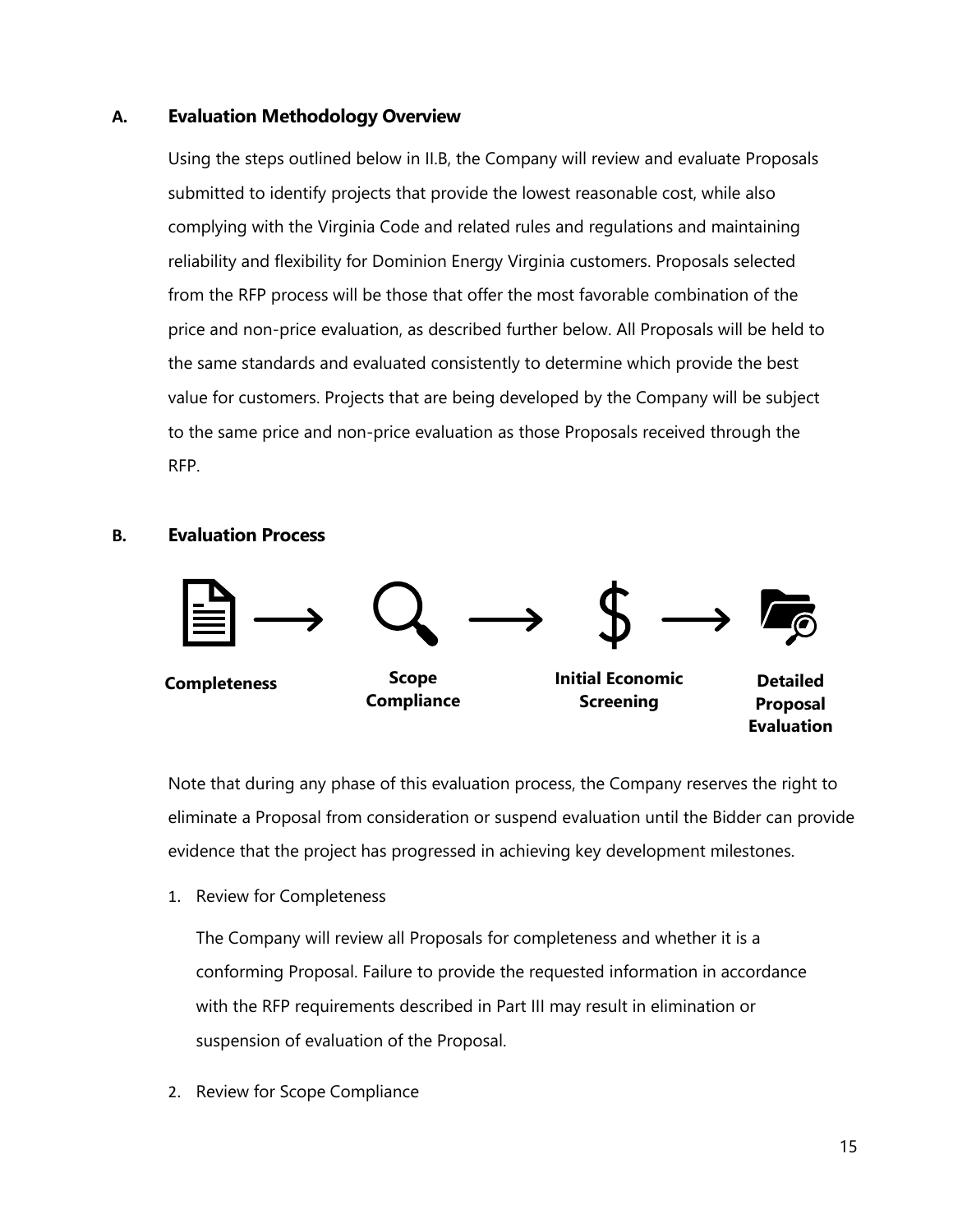The Company will then review Proposals for compliance with the RFP scope as described in Section I.C. In order for a project to be considered compliant, it must adhere to and/or address the scope categories including: product, proposal structure, COD, quantity, delivery point/interconnection status, technology and fuel reliability, checklists, agreements and exclusions.

3. Initial Economic Screening

The Company will perform an initial economic screening in order to eliminate uneconomic Proposals. This will allow the final evaluation process to focus on the most economic Proposals relative to other Proposals received.

4. Detailed Proposal Evaluation

The Company will conduct the final review and evaluation of remaining Proposals based on the Price Evaluation and Non-Price Evaluation as described below.

#### <span id="page-16-0"></span>**C. Price Evaluation**

The price evaluation will analyze each Proposal's value to Dominion Energy Virginia customers based on the Proposal's pricing. The Company will use generation planning and production cost models to determine the economic value, with the objective of minimizing present value revenue requirements for customers while maintaining grid reliability and flexibility. In addition, siting agreements and any other cost characteristics will be considered during project valuation. Balancing the requirements of the VCEA while maintaining reasonable costs for all customers is important. Additionally, only pricing on a  $\frac{4}{N}$ , basis for solar or  $\frac{4}{N}$ <sub>ac</sub> basis for storage and onshore wind will be accepted. The amount ultimately paid to the developer will be based upon what the Company proposes for the size of the facility in its application to the Commission.

#### <span id="page-16-1"></span>**D. Non-Price Evaluation Criteria**

Many risks and qualitative factors must be considered when evaluating a Proposal to identify and select viable projects which meet the Company's risk profile, support annual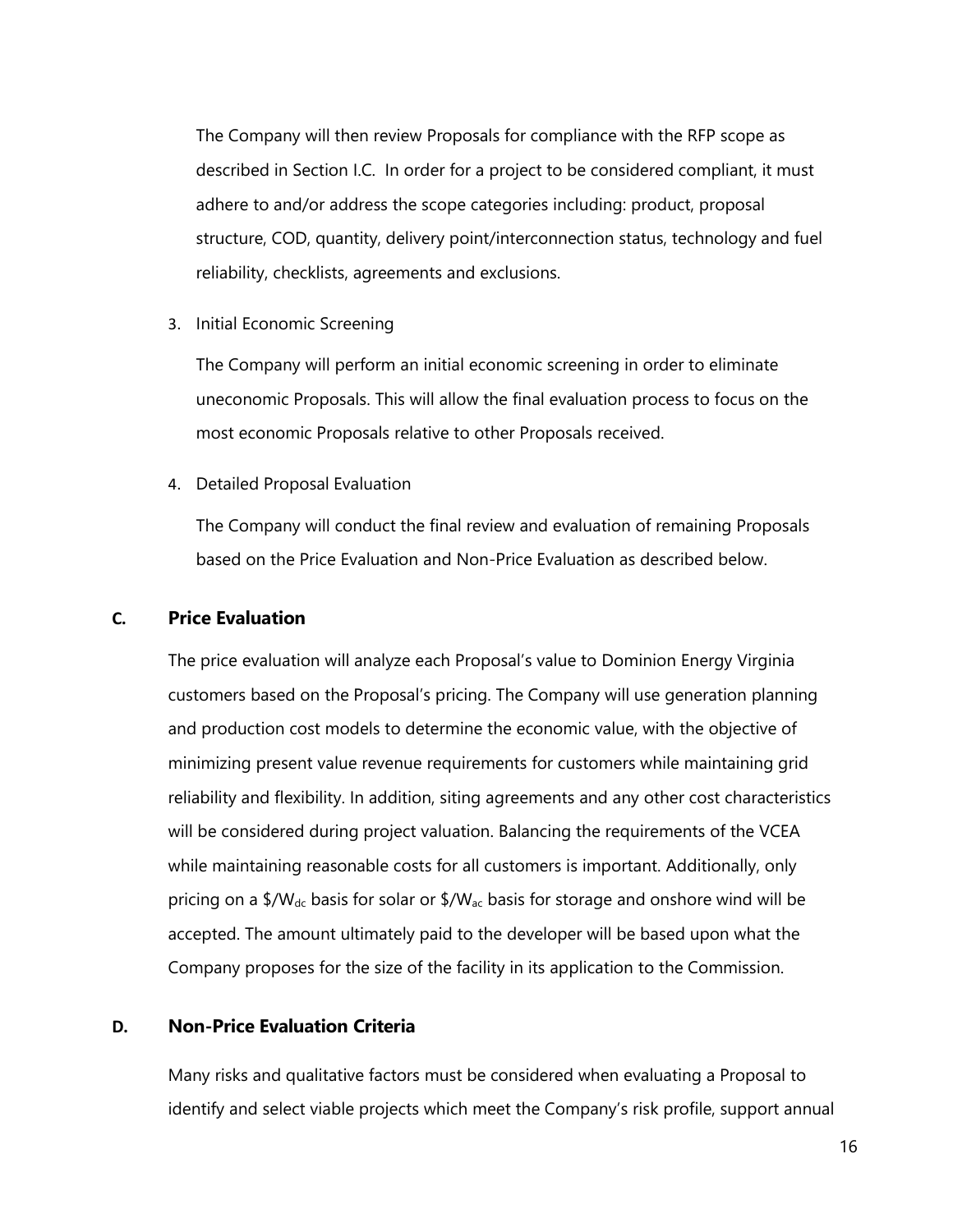development targets and ultimately provide the best overall value for our customers. The Company relies on the information required in the checklist to properly evaluate a Proposal to determine whether it has a reasonable expectation of actually being developed. The non-price evaluation criteria are described below and fall into three major categories: economic community impact, constructability risk and business risk.

#### **Economic Community Impact**

1. Virginia Economic Benefit

The Company requires utilization of goods or services sourced, in whole or in part, from one or more Virginia businesses. The Company will consider each proposed facility's use, or expected use, of labor, materials, and other resources within Virginia and from Virginia businesses during development and expected in operation.

2. Environmental Justice

In 2018, the Company adopted an Environmental Justice (EJ) Policy to affirm its commitment to ensuring the fair treatment and meaningful involvement of all people, regardless of race, color, national origin, or income, in our infrastructure planning and development process. This is also in accordance with the Virginia Environmental Justice Act (VEJA) which states that "it is the policy of the Commonwealth to promote environmental justice and ensure that it is carried out throughout the Commonwealth, with a focus on environmental justice communities and fence line communities." (See Va. Code §§ 2.2-234-235 for community definitions and policy). The project's potential to impact EJ communities alongside actual or planned community engagement as it pertains to the objectives of the Virginia Environmental Justice Act will be evaluated.

#### **Constructability Risk**

The Company will assess whether key project characteristics and the associated development plan support the proposed nameplate capacity and in-service date with a reasonable cost.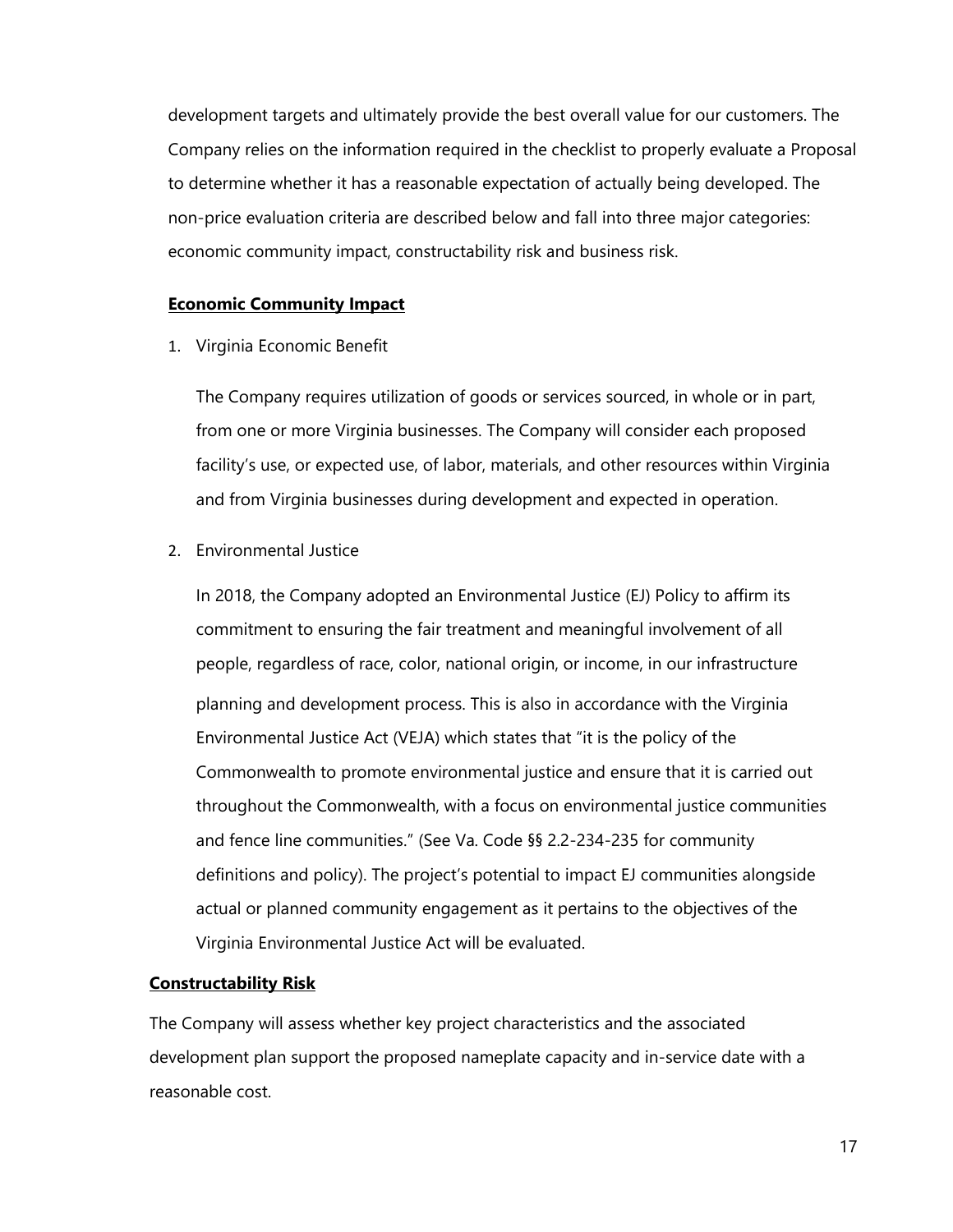- 3. Land and Constructability Risk
	- a. Land The project's proposed site plan and topography will be assessed to determine whether the site can adequately accommodate the proposed layout of panels and/or energy storage equipment, and whether other parameters, including but not limited to, erosion and sediment features support achievement of proposed nameplate capacity and at a reasonable cost.
	- b. Constructability The site's soil conditions and subsurface characteristics will be evaluated using push/pull test results and/or geotechnical studies to assess impact to the proposed project's scope and cost.
- 4. Interconnection

Whether transmission or distribution level connected, the interconnection queue status and study scope upgrades will be evaluated to assess risk to project scope, cost and schedule to achieve the proposed target COD. System protection requirements will be assessed as well. Additional considerations include:

a. PJM Interconnection Process

For distribution or transmission level interconnections requiring interconnection rights obtained through the PJM new generator interconnection queue, the Company prefers that the project has progressed at least to the point of having a fully executed System Impact Study Agreement.

- b. State Jurisdictional Distribution Level Interconnections, Proposals submitted must have an assigned interconnection queue number in the Chapter 314 State Jurisdictional Queue and provide all available studies conducted to date, and/or already have an executed interconnection agreement.
- c. Distributed Solar Interconnection and Location

Proposed facilities that are first in the interconnection queue on the Dominion Energy Virginia substation transformer to which it will feed power may be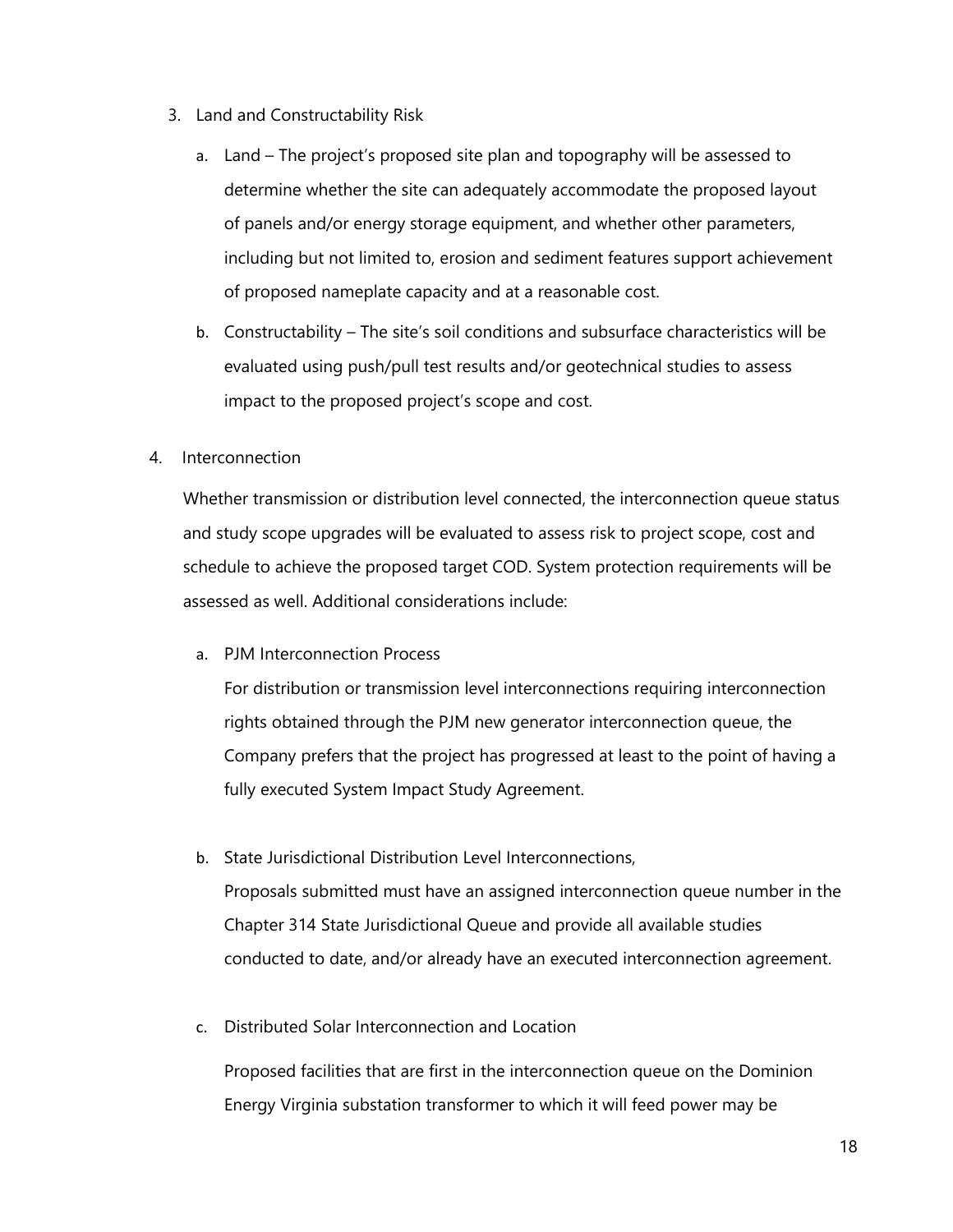evaluated more favorably than facilities with subordinate queue positions. The Company may consider the benefits and impacts to the distribution grid of the facilities based on location.

5. Local Permitting Risk

Proposals shall include any required local use permit and siting agreement, where applicable. All required local use permit and siting agreement conditions will be evaluated to determine the risk to final engineering, construction, schedule, on-going operations and maintenance and overall cost of the project. Other factors evaluated include, but are not limited to, the status and terms of other local permits and decommissioning requirements and associated costs.

6. Environmental Permitting & Approvals Risk

There are numerous environmental assessments and reports required, including but not limited to, cultural resources, wetland delineation, environmental site assessment, threatened and endangered species and natural resource mapping that will be reviewed and evaluated to assess the risk associated with a project site's environmental parameters to obtaining future permit approvals and features' impact to achieving expected project design. The project's impact on air quality will be evaluated as well. For proposals on previously developed sites, applicable environmental regulatory restrictions such as administrative orders will be evaluated.

#### **Business Risk**

The Company will assess the risks associated with terms and conditions and status of key project agreements.

7. Land Agreements

Bidder is ultimately responsible for obtaining and providing evidence of all necessary site control (including but not limited to project site, easements, right of ways, as well as demonstration of land control over which any discharge is anticipated to flow to get to a stormwater conveyance system). Evidence of site control is a critical factor in evaluating a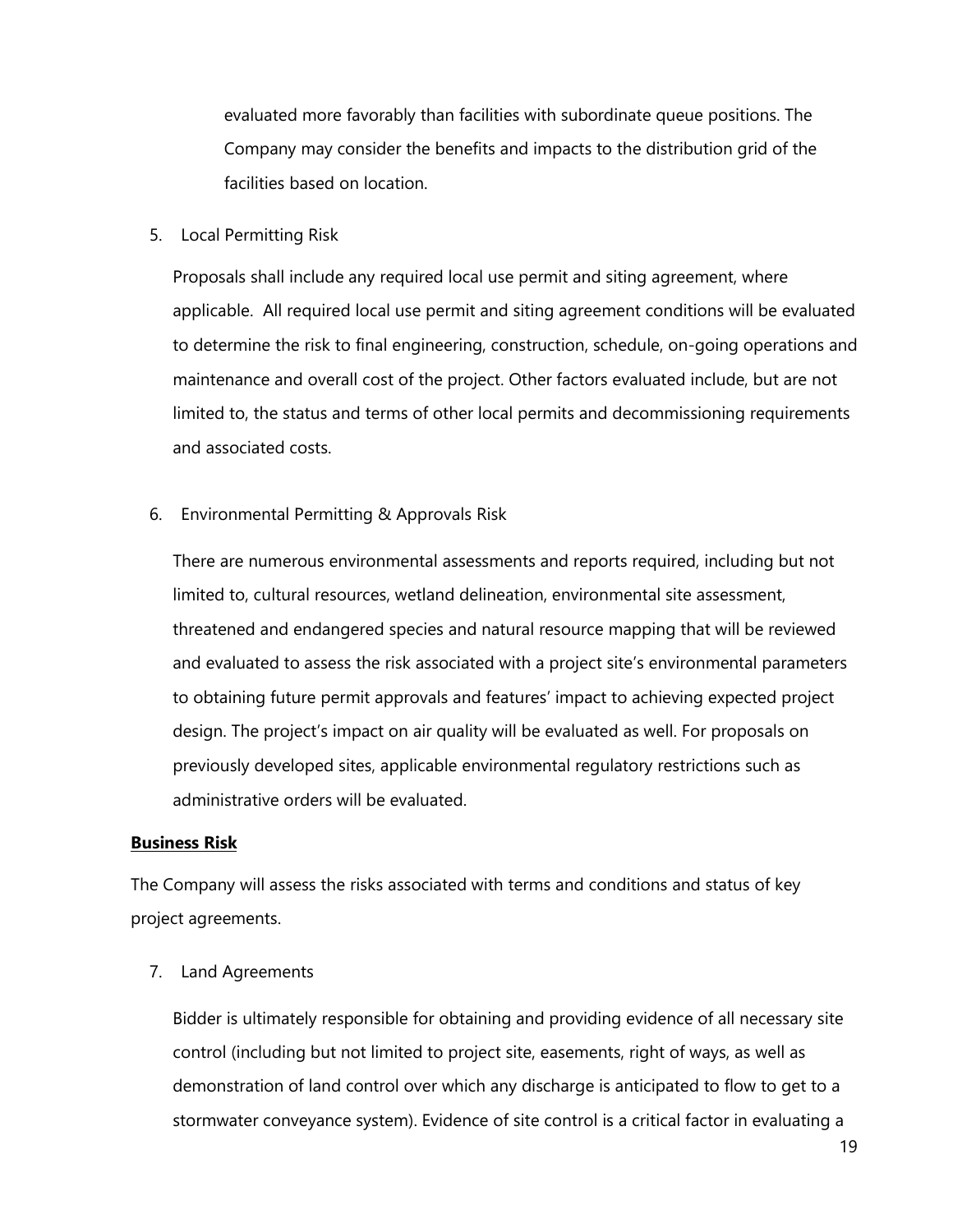Proposal. Other parameters assessed for risk impact include ALTA survey, land agreement status and terms (project site and easements), title documents, site configuration and access. Additionally, for DER solar projects, land control must meet, at a minimum, the requirements of Section 6 of the Level 2 and 3 Interconnection Request Form for Small Generating Facility.

#### 8. Agreement Terms and Conditions

There is a separate Form Agreement for utility-scale Proposals and DER Proposals. The Company will rely on the Form Agreement terms and conditions to ensure it receives the intended value of the Proposal and to protect the Company from unnecessary risk. Therefore, the Form Agreement mark-up submitted must accurately and fully reflect Bidder's Proposal and is critical to the Company's proper evaluation of a Proposal and timely conclusion of the RFP process. Proposals that minimize revisions to the Form Agreement will receive preference in the evaluation process. Proposals that do not include an execution-ready Form Agreement, have incomplete edits, or that rely on future discussions to finalize, shall be deemed nonconforming and subject to elimination or suspension of evaluation by the Company. As reflected in the Form Agreement, Bidders will be required to represent and warrant to the Company that there are no facts or circumstances that could materially and adversely affect the ability of the Company to construct, own and operate the facility in accordance with the development schedule. The long-term performance of the proposed facility is critical to providing the intended value for the Company's customers.

#### 9. Key Risk Factors

As the price evaluation and non-price evaluation reviews are conducted, certain key risks will be compiled and included in the final evaluation ("Key Risk Factors"). These Key Risk Factors may be unique to a Proposal and, while reflected in the price and nonprice evaluation, may be significant enough to independently impact the overall favorability of a Proposal. For example, if there is significant uncertainty whether a key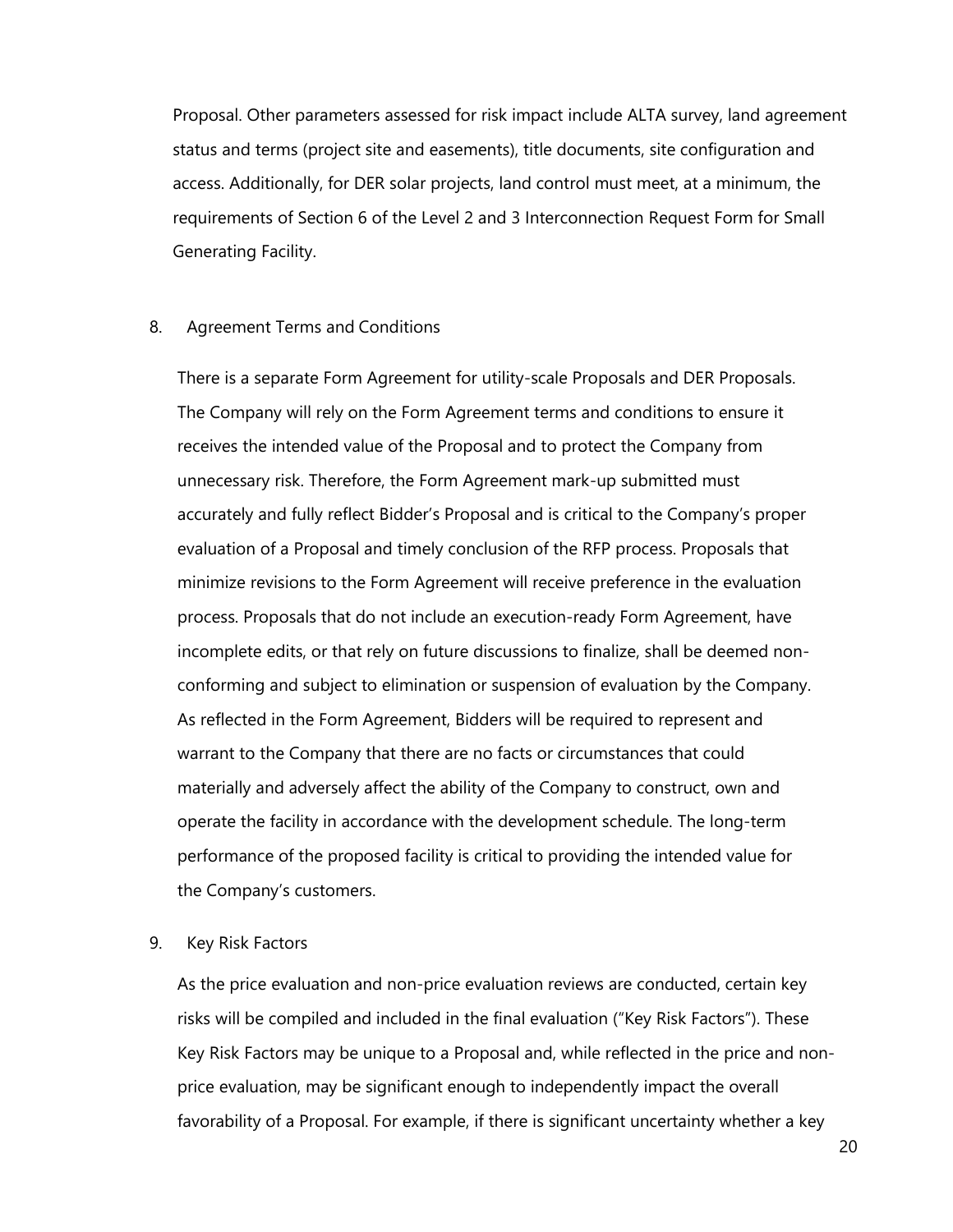permit for a facility can be secured, jeopardizing the ability of the facility to be constructed, then that risk may also be included as an independent consideration in the final evaluation.

#### **E. Scoring Methodology**

The Company utilizes a comprehensive scoring system that has been reviewed by the Commission and is based on objective standards to evaluate non-price factors across all Proposals of similar renewable resources and energy storage. Based on the Company's experience, an appropriate weighting is assigned to each non-price factor based on risk and impact to the successful completion of the project. From time to time, these weightings are assessed and changed if needed based on development expectations, legal requirements and changes in the industry. All Proposals and projects that are being developed by the Company will be evaluated using the same scoring system.

### <span id="page-21-0"></span>**PART III – Proposal Submittals**

#### **A. Proposal Requirements & General Instructions**

The purpose of these requirements and instructions is to acquire sufficient information from all Bidders that will ensure a uniform and impartial evaluation of each Proposal. Prior to submitting Proposal(s), Bidders must register by completing an Intent to Bid Form and execute a Confidentiality Agreement.

Bidders may submit more than one Proposal. For multiple Proposals related to a single facility (for example, solar or solar paired with storage or projects of different sizes), Bidders may provide a single Proposal submittal package that clearly identifies the Proposals' differences. For Proposals that are based on different facilities, Bidders should provide a complete and separate Proposal submittal package for each facility.

Proposals must be submitted electronically by uploading to the Bidder's dedicated SharePoint Site. The Company will not accept Proposals that are mailed, emailed, or hand delivered. Bidders should refer to the applicable checklist available for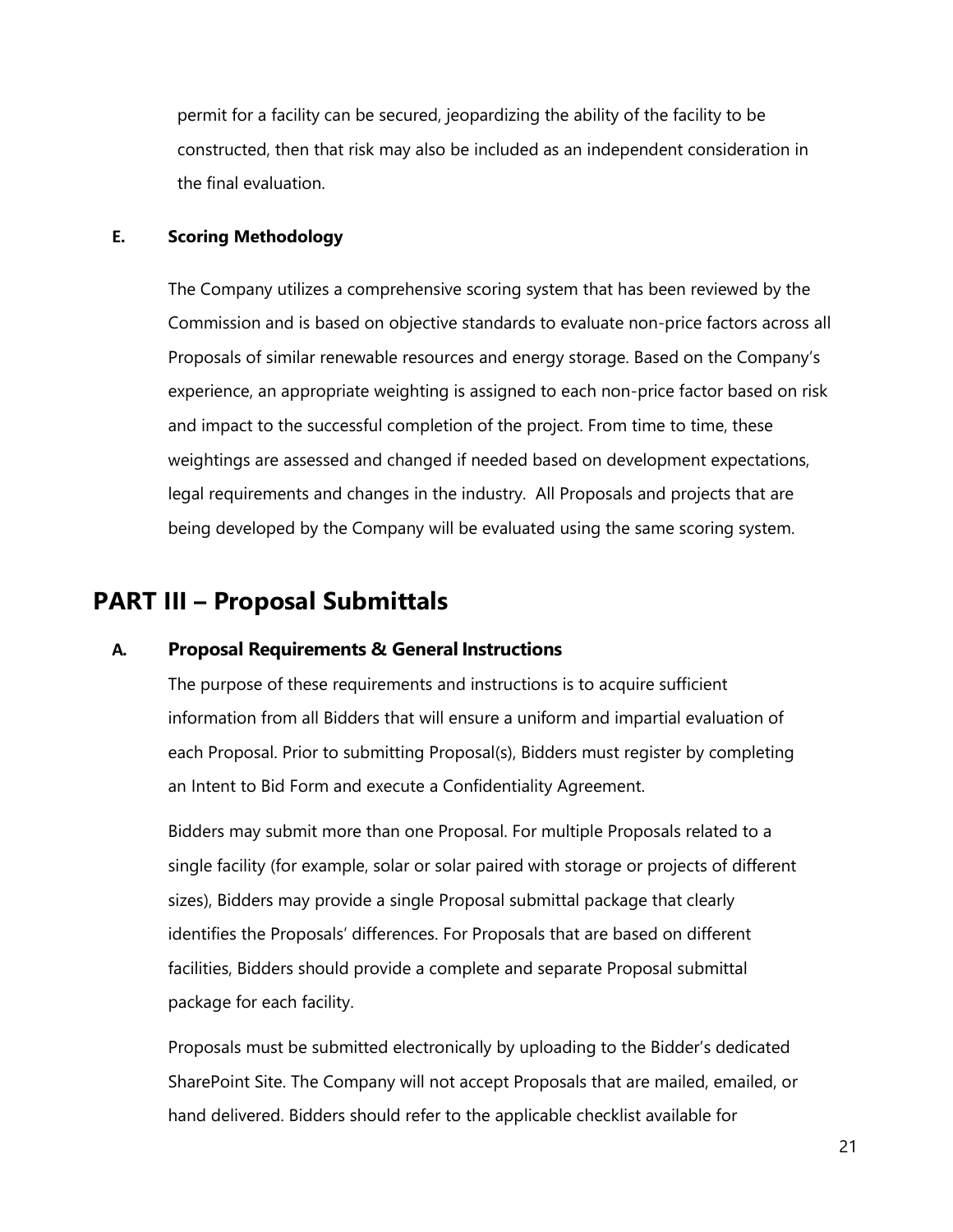download on the RFP website for detail on required and requested information to be included in each Proposal. Proposals must contain all the documents and data requested in the form and format required and in the specified SharePoint location as indicated in this section and in the RFP checklist to be considered complete. Any Proposals with material omissions or incomplete responses to the requested items will be deemed non-conforming and may be eliminated from consideration.

#### <span id="page-22-0"></span>**B. Proposal Summary**

Bidder's Proposal Summary must be provided in Microsoft Word or Adobe Acrobat PDF file format and contain the following information as applicable. Please maintain the order and content as listed below to facilitate the review of Proposals.

1. **Bidder Name and Contact information**: Proposal(s) must be submitted in the legal name of the actual party or the ultimate "upstream" organizational entity that would be bound by any resulting asset purchase agreement with the Company and authenticated by an officer or other employee who is authorized to bind Bidder to an agreement based on the Proposal(s).

The first page of the Proposal shall list the Bidder and the Bidder contact information (name, title, phone, email address, and mailing address).

- 2. **Proposal Summary**: Bidders shall provide a brief summary of the Proposal, including key information on the facility. Please highlight any significant unique attributes of the facility relative to similarly situated facilities in the industry as well as the facility's impact on air quality within the Commonwealth and the carbon intensity of the utility's generation portfolio.
- 3. **Project Price**: Bidders shall provide the price applicable for acquisition of project based on a  $\frac{4}{N}$ <sub>dc</sub> for solar and  $\frac{4}{N}$ <sub>ac</sub> for onshore wind and storage, as outlined in the Form Agreements. Prices should also be entered in Section B, Price & Terms Summary, of the Information Form Addendum document.
- 4. **Bidder Summary**: Bidder shall provide a summary of the Bidder that must include: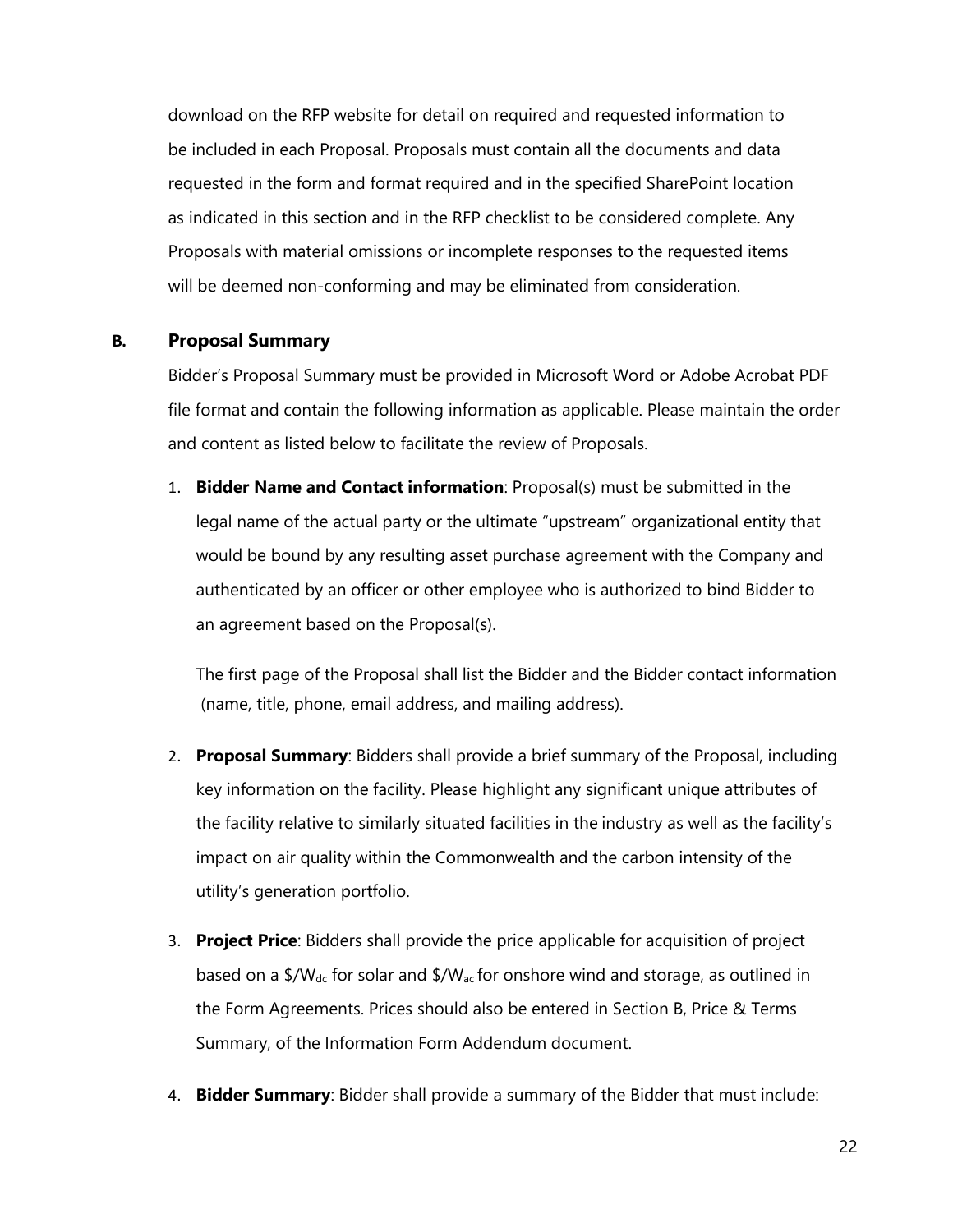- a. Ultimate corporate parent entity and relationship to Bidder,
- b. Prior experience and qualifications of Bidder as it relates to the execution of the Proposal, and
- c. Summary of Bidder's and guarantor's financial strength and capabilities to complete development of the project.
- 5. **Key Contributors Summary**: Bidders shall provide a summary of the experience and qualifications of key contributors. Such summary must include:
	- a. Prior experience and qualifications of any key developers, engineering, procurement and construction contractors, operators, or other key contributors specifically as it relates to the execution of the Proposal;
	- b. Summary of the status of contractual relationship with each keycontributor;
	- c. Key contractual assurances, guarantees, warranties or commitments supporting the Proposal; and
	- d. Past experience of Bidder working with each key contributor.

#### 6. **Site Summary:** Bidders shall provide information on the project site, including:

a. Bidder rights (owned, leased, under recorded option) to such site. If applicable, provide details of lease or purchase agreement or option terms. A letter of intent is not sufficient land control. Bidder shall have all land rights including easements necessary for the development, construction, interconnection, and operation of the facility. This is to include demonstration of land control over which any discharge is anticipated to flow to get to a stormwater conveyance system. Note that projects with land control that covers a 35-year operating life will receive preference in the evaluation process; and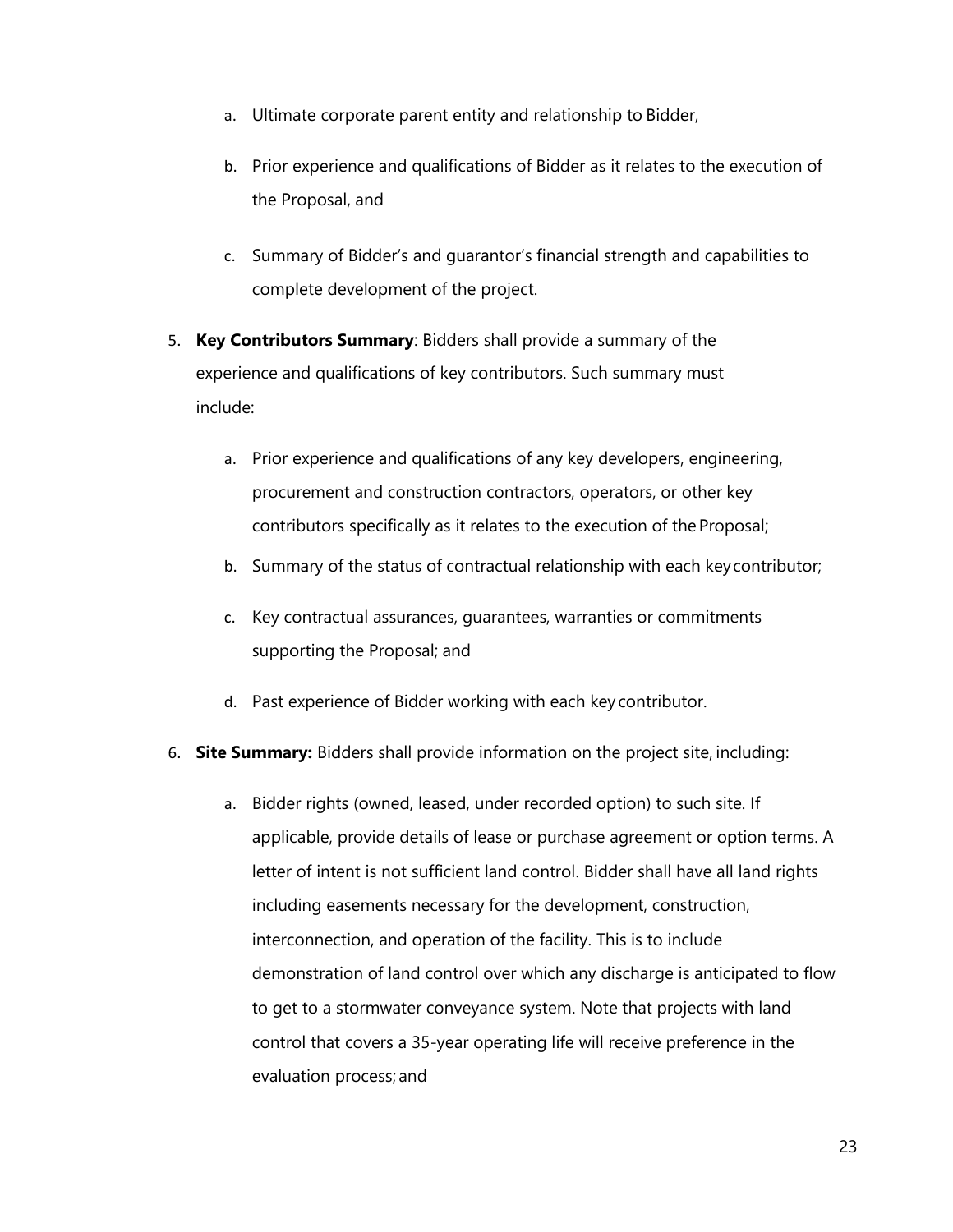- b. A preliminary site plan per the requirements in the checklist.
- 7. **Development Plan**: Bidders shall provide a summary of the development plan, including:
	- a. Proposed COD date
	- b. Discussion of the development schedule, and associated risks and risk mitigants for that schedule, including whether there are contract commitments from contractors supporting the proposed schedule. Bidder should be prepared to document and commit to proposed development schedule.
	- c. Discussion on permitting, including a list of all required permits, permitting status of each (including expiration dates), and key risks to securing necessary future permits approvals. Provide a permitting plan as indicated in the applicable checklist document.
	- d. Discussion on distribution and transmission interconnection, including which interconnection queues the project has been submitted into, the assigned queue number, status of application, studies and agreements, estimated cost, and estimated schedule for completion of upgrades. This should include a cost estimate for general site telecommunications for all projects (see Verizon cost estimate sheet attached to the checklist) except DER Solar and for Dominion Energy Virginia owned fiber for the direct transfer trip (DTT). DTT must be included in the Dominion Energy Virginia SGIA scope.
	- e. Discussion on any rezoning that may be required, including the schedule and process for rezoning.
	- f. Discussion on tree clearing expectations if applicable.
- 8. **Environmental Plan**: Please provide a summary of all environmental diligence completed to date, including any identified concerns and the associated mitigation.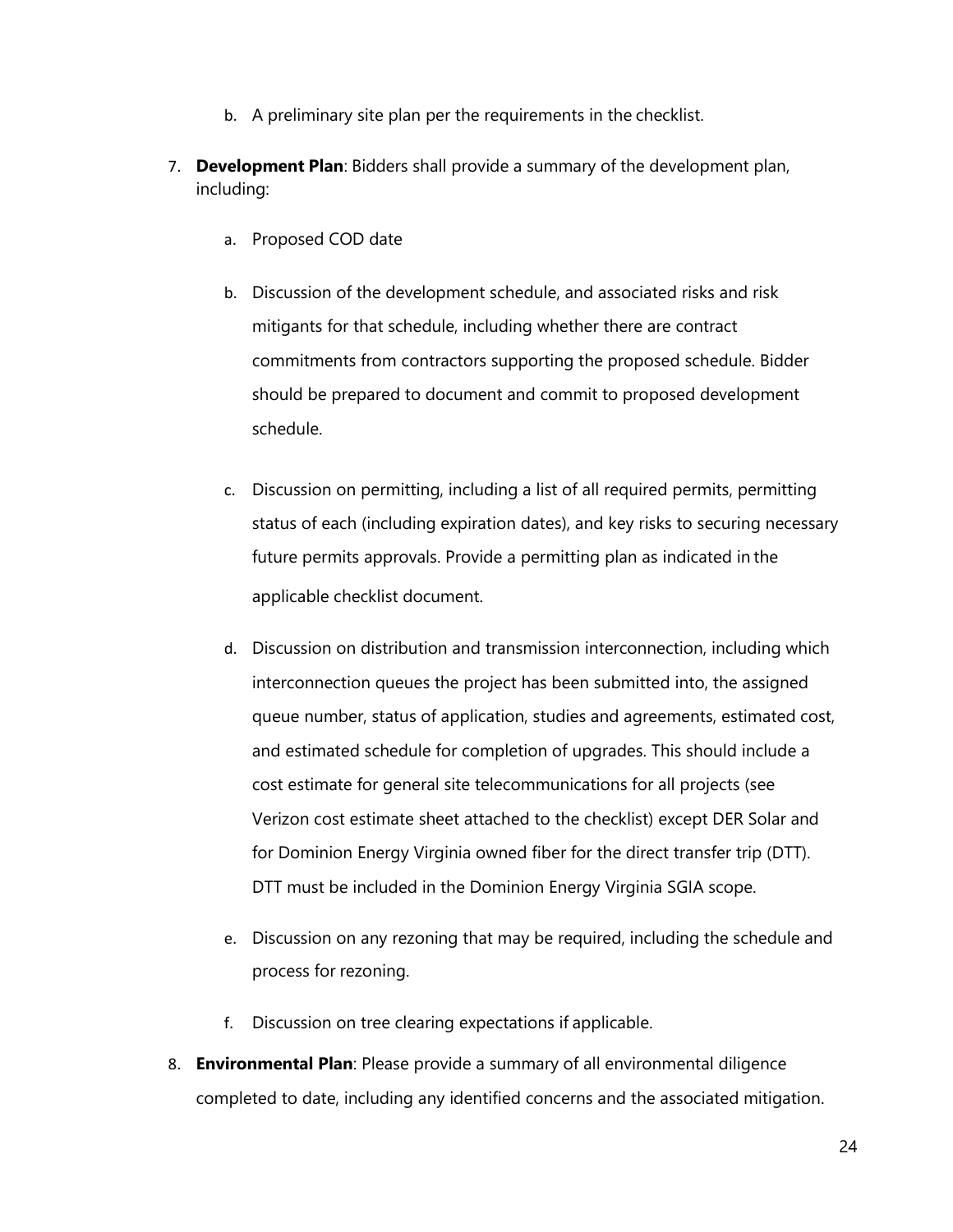For environmental diligence that remains, please provide a detailed scope and schedule that supports the Proposal's planned COD as described in Section I.C.3. Please indicate the date when referenced information must be refreshed. For all required diligence items, indicate any expirations or dates at which the data would need to be re-evaluated. Provide a schedule for refreshing prior to closing. Note that studies must be within 180 days of anticipated acquisition close.

- 9. **Legal Proceedings**: Bidders shall provide a summary of all material actions, suits, claims or proceedings (threatened or pending) against Bidder, its guarantor (if applicable) or involving the project as of the Proposal date, including those related to employment and labor laws, environmental laws, or contractual disputes for the development, construction or operation of the facility. Bidder shall update information when there is a change as needed at any point during the exclusivity period.
- 10. **Environmental Violations / OSHA Recordables:** Provide a list of all environmental violations and OSHA recordable incidents incurred within the last three (3) years by the Bidder or its contractors on projects developed and/or built by Bidder. Also include a description of mitigation efforts to address these incidents and the measures that will be employed in the future to avoid recurrences.
- 11. **Virginia Economic Impact**: Bidders shall provide a description of the expected use of labor, materials, and other resources from Virginia and/or Virginia businesses during the development, construction, and operation of the project. Additionally, provide a description of the expected benefits to be derived by the industries and communities associated with the development, construction, and operation of the project. In addition, indicate any direct benefits the project will provide for the local community.
- 12. **Environmental Justice**: Bidders shall submit a standard report from EPA's EJSCREEN website and, where needed, provide information on what specific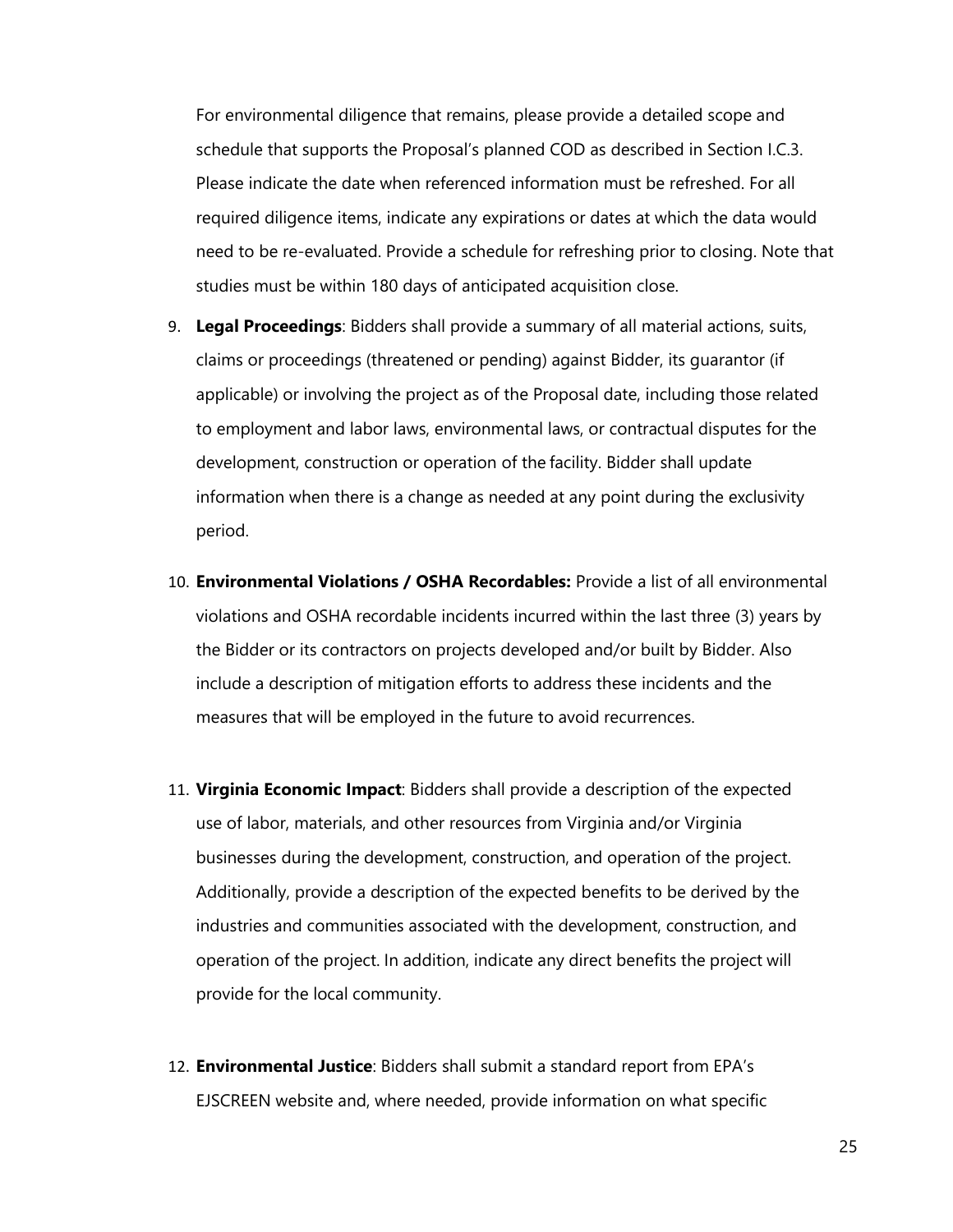actions have been taken to engage any EJ communities affected by the project. Specific instructions will be provided in the checklist. An "environmental justice screening" is a type of social impact assessment that includes a demographic profile of the project's surrounding community and identification of nearby sensitive receptors like places of worship and schools. The screening is a first step taken to identify potential EJ communities. Where EJ communities are identified, proactive and targeted outreach is appropriate to ensure opportunity for feedback is provided. Identification of an EJ community is not intended to disqualify development in those areas. The Company will evaluate the project's EJ factors using the EJSCREEN reports, the summary of community engagement provided, and other relevant information outlined in the applicable checklist.

13. **Project Tax Credits:** Proposals that include actions and plans that have been taken to maximize the Federal Solar ITC, or some reduced percentage thereof, should detail how that credit is expected to or could be secured.

#### <span id="page-26-0"></span>**C. Information Form Addendum**

The Information Form Addendum can be found on the RFP website at [www.dominionenergy.com/DEVCleanEnergyRFP](http://www.dominionenergy.com/DEVCleanEnergyRFP). The Proposal's Information Form Addendum must be provided in Microsoft Excel file format, and contain the information requested as applicable to the Proposal. Please maintain the order and format of the worksheets to facilitate the Company's review of the Proposal. The completed form should be uploaded to the Bidder SharePoint site.

#### <span id="page-26-1"></span>**D. Form Agreements**

After the Bidder provides proper notification by email that they intend to submit a proposal, the Company will provide the Form Agreement along with access to the SharePoint site. The Proposal must be accompanied by either (i) an affirmative statement that Bidder is taking no exception to the Form Agreements provided pursuant to this RFP; or (ii) a fully marked-up Form Agreement that is reflective of its